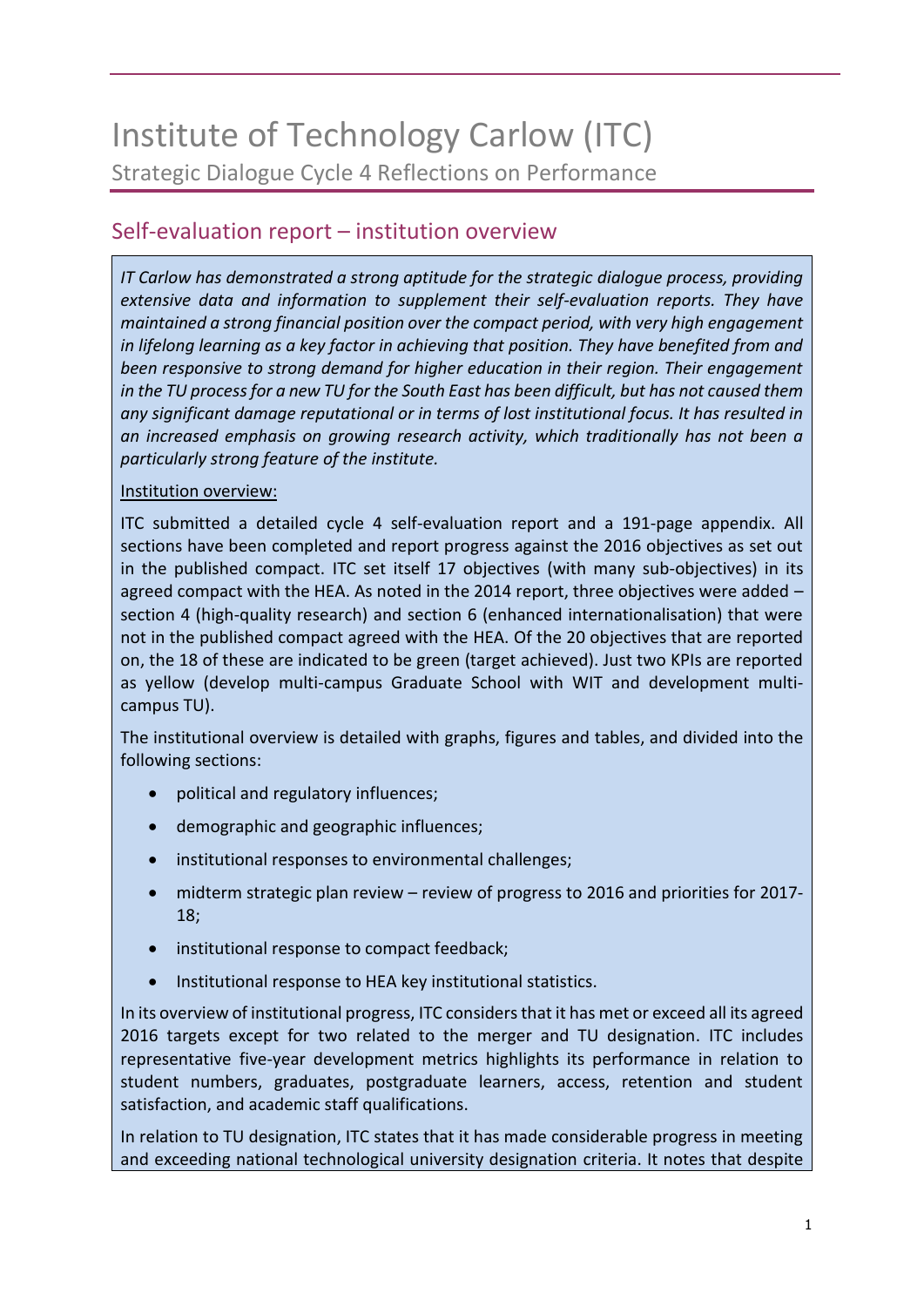challenges with the South-East TU both institutes are committed to making a joint submission for TU designation within three years.

Overall, ITC has demonstrated progress against its objectives through an analytical selfevaluation report. The institute is commended for its continued use and development of benchmarking, particularly for benchmarking its performance against other IoTs and the Irish higher education system.

Finally, while the IT Carlow report is well presented, the institute does have to consider the range of supporting material provided and the accessibility of such volumes of material.

### **Institute of Technology Carlow response to Part A: Institution overview**

The Institute of Technology Carlow has a strong aptitude for the strategic dialogue process as it mirrors and enhances the existing strategic planning processes in the Institute. The engagement in the TU process has provided a continuous focus for the ongoing development of the Institute.

The Institute has always maintained a strong and stable financial position. This has resulted from a student-focussed, learner-centred investment model. The Institute anticipates that the ongoing review of the current funding model and of the overall funding of higher education will address, in the first instance, the significant inequalities in core funding and resources between comparable higher education institutions. The Institute has been unable to document at a detailed level the full extent of the inequalities between institutions due to lack of access to the relevant benchmarking data. One comparative analysis is presented in Figure 9, page 16 of the Institute's *Self-Evaluation Report on Strategic Dialogue Cycle 4*.

The Institute's success in lifelong learning has resulted from its desire to meet the higher education needs of its region. While lifelong learning is a factor in our success in maintaining a strong financial position over the compact period, our focus on strong governance, strategic planning, risk management, resource management, quality enhancement, building research capacity and international profile, and engagement with a broad range of constituencies, have also contributed to the achievement of this position.

In presenting material in reports, the Institute has endeavoured to disclose and account for every aspect of institutional activity in a clear, concise yet complete, transparent and accurate manner that can enable a full assessment of performance to be made.

The Institute welcomes the commendation from the HEA for our use of benchmarking. As an Institute we pride ourselves on our commitment to provide timely, accurate, analysed, considered, and benchmarked data. As the Institute prepares to enter the next cycle of strategic dialogue, timely access to all relevant national data will be important, particularly in terms of accurate benchmarking. Within this context, current RGAM data for the University sector, together with institutional equivalence data for core-funded staff, would greatly assist in continuing to provide high quality benchmarked evidence of Institute performance.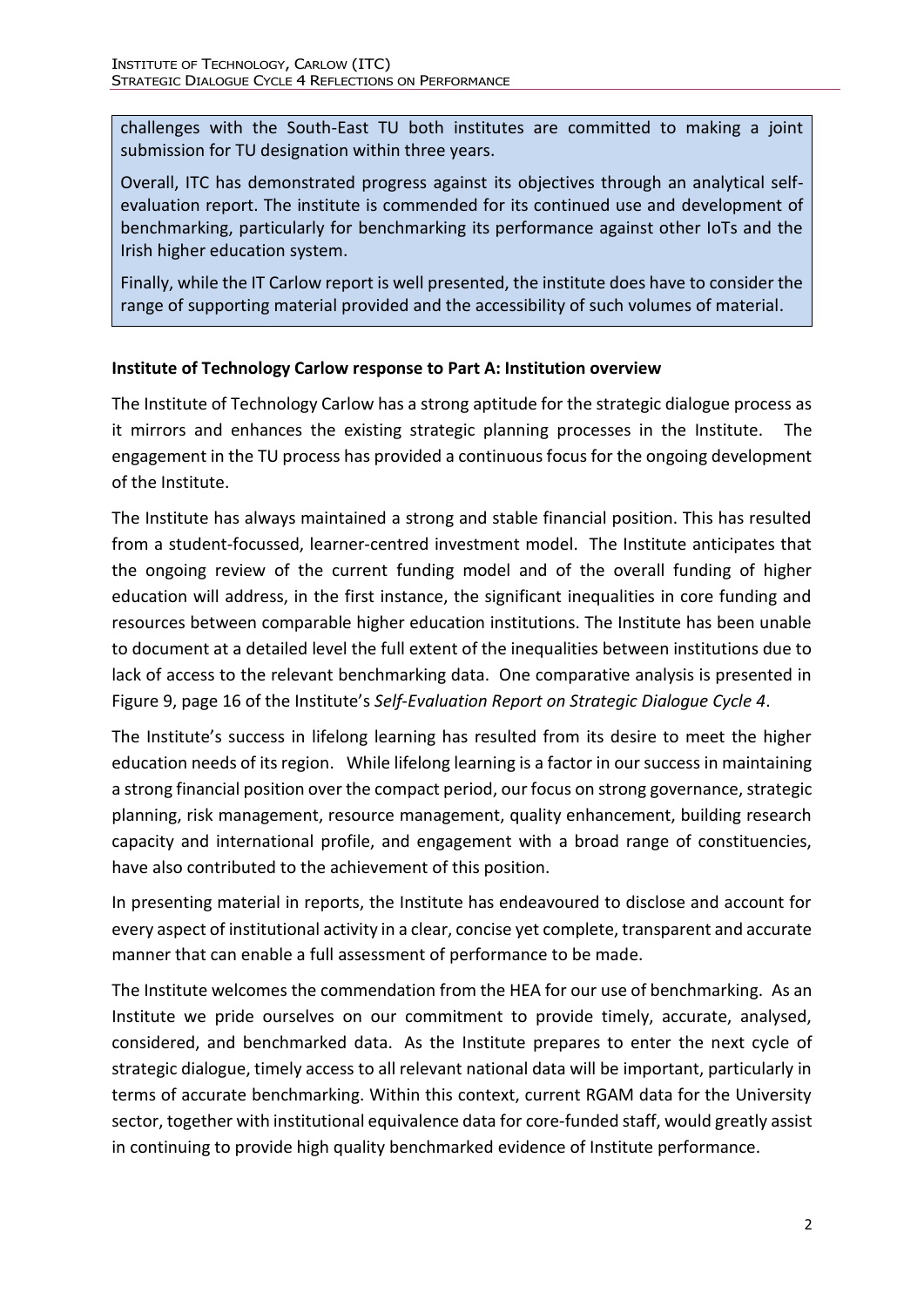# Self-evaluation report - domain level reviews

# **1. Regional clusters:**

### Initial commentary:

ITC is part of the Southern cluster with UCC, IT Tralee, Cork IT and Waterford IT. UCC, CIT and IT Tralee have reported these objectives 'partially achieved' and coded them amber whilst ITC and WIT have coded them green. All noted that the southern cluster did not operate as was originally intended. The geographical spread, institutional composition, change in personnel and four of the institutions working towards merger and TU status were cited as challenges. ITC states that the original objectives of the cluster were focused on increasing the responsiveness of the Irish HEI system; deepening partnerships; improving progression pathways and enhancing cooperation. It argues that each of these objectives mirror the objectives of Regional Skills Fora (RSF) and the Action Plan for Jobs (APJ). To note:

- Over the course of the compact 2014-16, 34 new agreements and pathway programmes were developed between ITC and FET providers across the region. ITC states that RSF is a mechanism for maintaining and enhancing relationships between HE and FE providers.
- Shared academic planning has occurred between HE, FE and Skillnets in the south-east region. A mapping of programmes aimed at developing employees for the biopharma sector was undertaken and presented to the biopharma committee of the APJ.

### National Policy Context:

ITC highlights its role in the Regional Skills For a (RSF), e.g. it chaired the south-east RSF in 2016; is an active member of the mid-east RSF; the south east APJ Implementation and the mid-east APJ Implementation Group and is leading actions in the midland APJ. ITC notes that the RSF programme and the APJ are facilitating greater collaboration and cooperation between HEIs, and between HEIs and stakeholders. This, it argues, was the intended goal of the regional clusters.

#### Critical evaluation and feedback:

The Southern cluster has experienced challenges over the period of the compact. It is a complex cluster with four of the five institutions engaged in two consortia working towards merger and TU designation. ITC are of the opinion that the RSF and APJ is providing the mechanism for the southern cluster to operate. It is not clear that this opinion is shared by the other partners. However, it is worth noting that UCC, CIT and IT Tralee have stated that they welcome the opportunity to review the configuration and goals of the cluster in the context of the new compacts and institutional performance framework.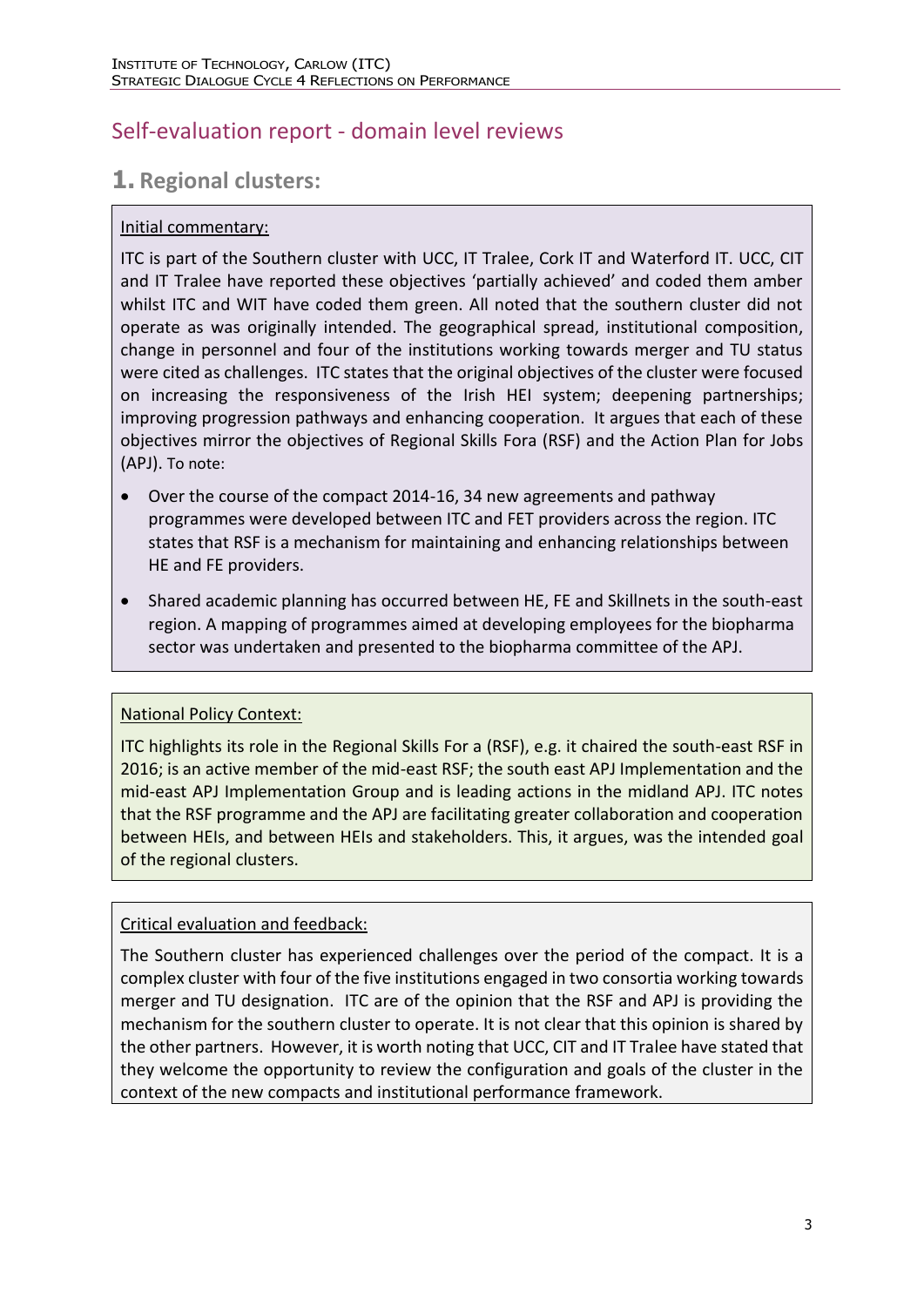### **Institute of Technology Carlow response to Part A: Institution overview**

The Institute of Technology Carlow has a strong aptitude for the strategic dialogue process as it mirrors and enhances the existing strategic planning processes in the Institute. The engagement in the TU process has provided a continuous focus for the ongoing development of the Institute.

The Institute has always maintained a strong and stable financial position. This has resulted from a student-focussed, learner-centred investment model. The Institute anticipates that the ongoing review of the current funding model and of the overall funding of higher education will address, in the first instance, the significant inequalities in core funding and resources between comparable higher education institutions. The Institute has been unable to document at a detailed level the full extent of the inequalities between institutions due to lack of access to the relevant benchmarking data. One comparative analysis is presented in Figure 9, page 16 of the Institute's *Self-Evaluation Report on Strategic Dialogue Cycle 4*.

The Institute's success in lifelong learning has resulted from its desire to meet the higher education needs of its region. While lifelong learning is a factor in our success in maintaining a strong financial position over the compact period, our focus on strong governance, strategic planning, risk management, resource management, quality enhancement, building research capacity and international profile, and engagement with a broad range of constituencies, have also contributed to the achievement of this position.

In presenting material in reports, the Institute has endeavoured to disclose and account for every aspect of institutional activity in a clear, concise yet complete, transparent and accurate manner that can enable a full assessment of performance to be made.

The Institute welcomes the commendation from the HEA for our use of benchmarking. As an Institute we pride ourselves on our commitment to provide timely, accurate, analysed, considered, and benchmarked data. As the Institute prepares to enter the next cycle of strategic dialogue, timely access to all relevant national data will be important, particularly in terms of accurate benchmarking. Within this context, current RGAM data for the University sector, together with institutional equivalence data for core-funded staff, would greatly assist in continuing to provide high quality benchmarked evidence of Institute performance.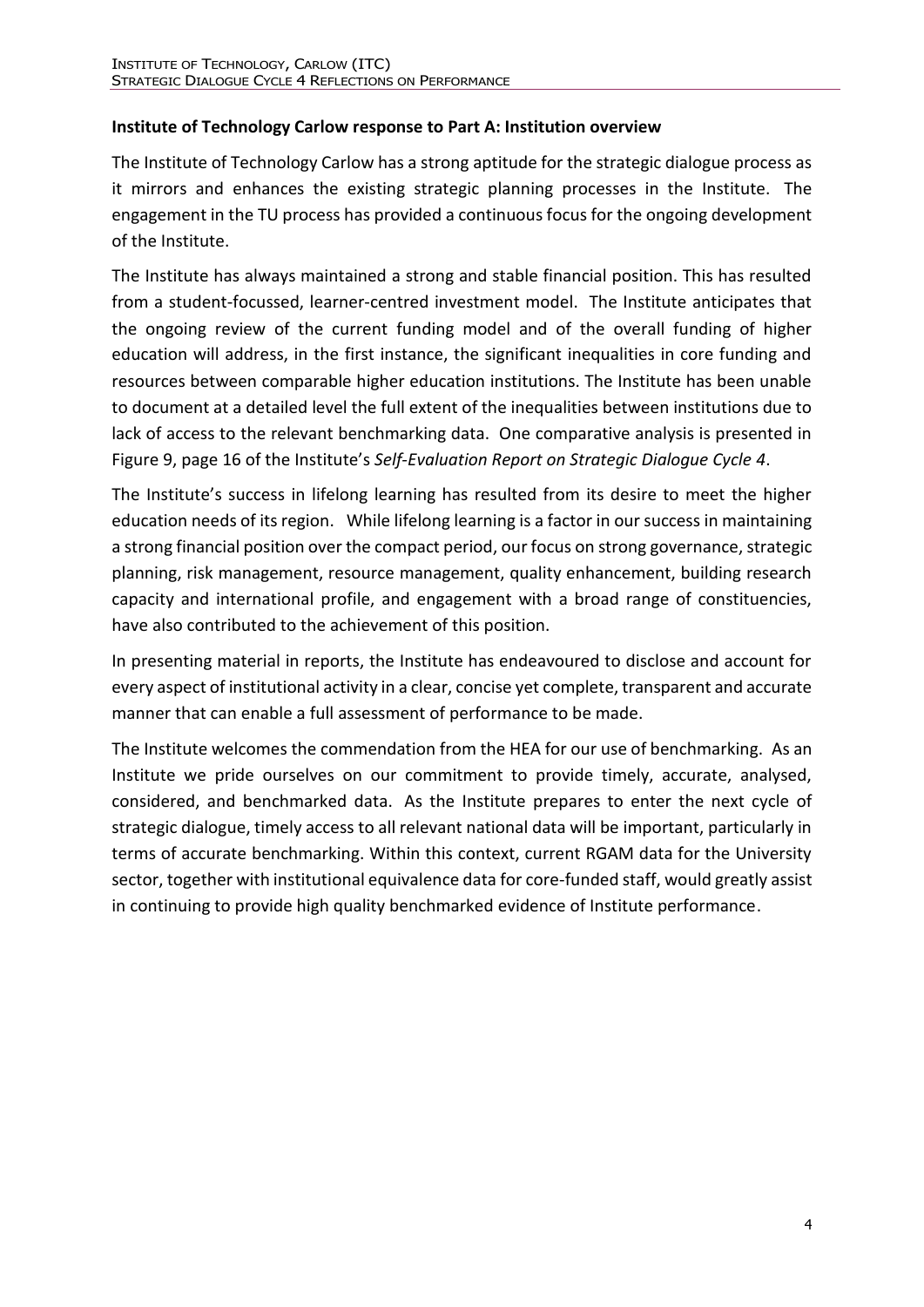# **2. Participation, equal access and lifelong learning:**

#### Initial commentary:

ITC provides an overall commentary on performance and have marked all two targets as "achieved". A new separate target (previously a sub-target) for Springboard has been added and marked "achieved".

- Mature student entrant numbers 19.5 per cent in 2015/16 (HEA SRS data 22 per cent in 2015/16 and 17% in 2016/17). This number has declined from 26 per cent in 2011/12 to 17 per cent in 2016/17 (reflecting a national and sectoral decline). The National Access Plan 2015-2019 set a target of 16 per cent for mature student entrants which ITC has met.
- There has been a decrease in SEG new entrants, from 38 per cent in 2014/15 to 33 per cent in 2015/16. HEA data suggests a 3 per cent national increase and a 4 per cent sectoral increase. HEA should discuss this decline with ITC.
- ITC states that it has expanded its non-standard entry route. It has increased its number of flexible learners from 2,085 in 2014/15 to 2,684 in 2016/17 – an increase of 23 per cent.
- Lifelong learners account for 38 per cent of ITC's registered students. The Institute states that this is the  $4<sup>th</sup>$  highest percentage among the IoTs and universities.
- Springboard+ 2015/16 75 per cent successfully completed the study; 25 per cent withdrew or did not complete. Of those who completed their courses; 69 per cent are employed/self-employed; 18 per cent in further education; 9 per cent looking for employment; 4 per cent no response.
- Springboard+ April 2016 ITC secured 235 places for 10 programmes across Levels 7-9 and all places were filled. In the introduction to this objective, ITC states that it secured 225 places for 10 programmes for Levels 6-9. This is a likely a typographical error but it would be useful to clarify this.

#### National Policy Context:

ITC states that it has the highest progression rate for new entrants in the technological sector. Progression rates for:

- Level  $6 81$  per cent
- Level 7 -79 per cent
- $\bullet$  Level 8 86 per cent

ITC notes that its overall progression rate for all levels combined is 83 per cent – which it states is the highest in the sector and two per cent below the national average for the universities, institutes and colleges.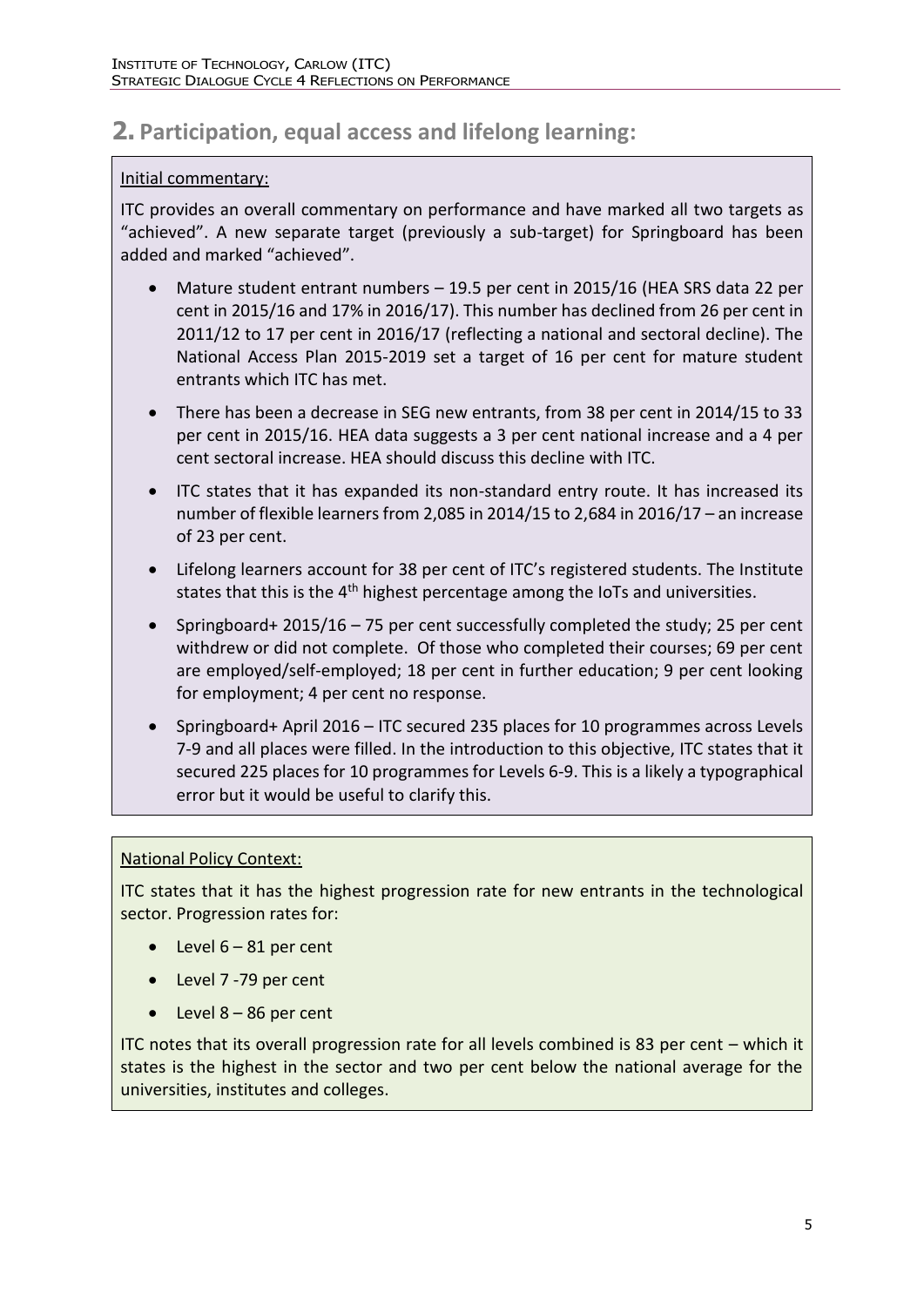#### Critical evaluation and feedback:

ITC has benchmarked itself against the sector and the HE system under this objective. It notes that there was an increase in mature students from 2014/15 to 2015/16, keeping it in line with the National Access Plan target. However, this number has declined from 26 per cent in 2011/12 to 20 per cent in 2015/16. Likewise, its SEG has declined from 38 per cent in 2014/15 to 32 per cent in 2015/16. But the institute didn't analyse this decline in the report. It states that it is continues to facilitate increased participation from students from under-represented groups but in its overarching statement there was no discussion about the decline in numbers for mature and SEG students. It emphasised its role in LLL, distance learning and it new courses in psychotherapy. There is a sense that where the numbers are either in keeping with national targets or national/sectoral increases/decreases, that there is no need to discuss these fluctuations in the mature and SEG numbers.

# **Institute of Technology Carlow response to 2: Participation, equal access and lifelong learning**

The absolute numbers of mature fulltime new entrants have remained reasonably steady (265 in 2010/11, to 242 in 2015/16, to 221 in 2016/17) at Institute of Technology Carlow considering the hugely improving circumstances of the economy (14.6% unemployment in 2011 to 6.4% unemployment in Q2 2017). While there has been a national decline in full time mature learner numbers, the Institute of Technology Carlow has actually increased its percentage of the sectoral share for fulltime mature learners from 7.8% in 2014/15 to 9% in 2016/17 (source, HEA March 2017). The decline in mature fulltime new entrants could be a future trend as more mature learners avail of more employment-friendly and cost effective lifelong learning flexible provision towards higher education attainment. Similarly, the improved economic circumstances of the country have affected the classification of students in the SEG categories. The geographic location of the Institute of Technology Carlow's catchment area has meant that its regions are early benefiters of the economic recovery. The Institute remains fully committed to access initiatives to further promote and encourage participation in full-time higher education, as well as lifelong learning. The Institute of Technology Carlow welcomes the new access programme recently announced by the Minster for Education and Skills.

The growth of 23% in flexible learner numbers between 2014/15 and 2016/17, as presented in the submission, is correct.

Bullet point 4 of the initial commentary in the HEA reflection text requires amendment. As stated on page 44 of the Institute's *Self-Evaluation Report on Strategic Dialogue Cycle 4,* the Institute's LLL (headcount) enrolments accounted for 38% of all registered students in 2016/17 (SRS data for 2016/17) or 29% for 2015/16 (HEA enrolment statistics 2015/16). As comparative sectoral data was not available for 2016/17 at the time of submission of the selfevaluation report, the reference to the '4<sup>th</sup> highest % LLL' refers to the 2015/16 HEA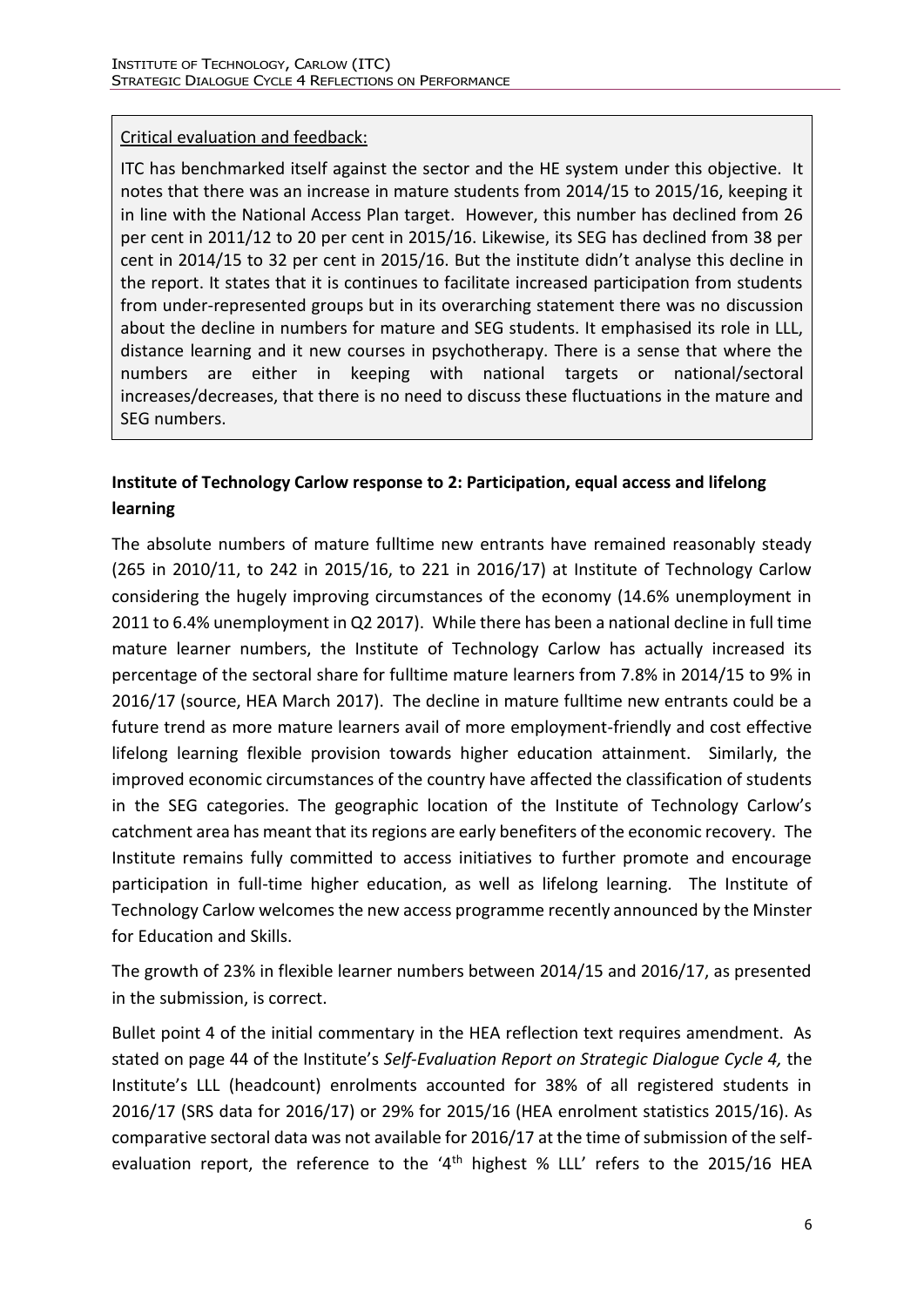enrolment statistics for HEIs. Comparative sectoral data has since been published for 2016/17 on the HEA website and this indicates that the Institute of Technology Carlow now has the 2<sup>nd</sup> highest % LLL (headcount) enrolments across the sector (see table below). Furthermore, in terms of absolute numbers of part-time learners, the Institute of Technology Carlow has the 2nd highest number within the Technological Sector (after DIT only), and the 5<sup>th</sup> highest number across the 21 Universities and IoTs (after DIT, UCD, NUIG and UCC, HEA statistics 2016/17).

| Comparative analysis of part-time enrolments expressed as a percentage of total<br>enrolments (headcount) 2016/2017 (source, HEA enrolment data 2016/2017) |     |                       |     |
|------------------------------------------------------------------------------------------------------------------------------------------------------------|-----|-----------------------|-----|
| <b>HEI</b>                                                                                                                                                 | %PT | HEI                   | %PT |
| <b>IT Tallaght</b>                                                                                                                                         | 43% | <b>UCD</b>            | 14% |
| <b>IT Carlow</b>                                                                                                                                           | 38% | <b>UCC</b>            | 14% |
| DIT                                                                                                                                                        | 26% | <b>GMIT</b>           | 14% |
| <b>CIT</b>                                                                                                                                                 | 23% | <b>DCU</b>            | 12% |
| Letterkenny IT                                                                                                                                             | 23% | Dundalk IT            | 12% |
| Athlone IT                                                                                                                                                 | 20% | <b>IADT</b>           | 11% |
| <b>NUIG</b>                                                                                                                                                | 17% | <b>TCD</b>            | 11% |
| <b>ITB</b>                                                                                                                                                 | 17% | <b>IT Tralee</b>      | 9%  |
| MU                                                                                                                                                         | 16% | UL                    | 7%  |
| <b>WIT</b>                                                                                                                                                 | 16% | IT Sligo <sup>*</sup> | 1%  |
| Limerick IT                                                                                                                                                | 15% |                       |     |

\*The current published data is for part-time learners exclusively and does not include remote learners).

Notwithstanding the above, a more meaningful comparison is WTE (whole time equivalent lifelong learners). Using this metric, the Institute has 28% WTE LLL which is the highest of the 14 IoTs (HEA RGAM Grant Allocation Workbook 2015/16 Student Numbers). Equivalent WTE benchmarking data is not available for the university sector.

The Institute confirms the number of 235 places for Springboard+ 2016 (and not 225). The Institute would welcome further and timely national, regional and sectoral data on the outcomes of participants on Springboard programmes across higher education.

Considering progression rates, the Institute has developed and delivers programmes to enhance the transition from second to third level and as a result of this comprehensive programme the Institute has effected an increase in progression rates to an overall rate of 83% in 2014/15 which is the highest in the sector (source HEA, *A Study of Progression in Irish Higher education 2013/2014 to 2014/2015*, March 2017). Institutional data on more recent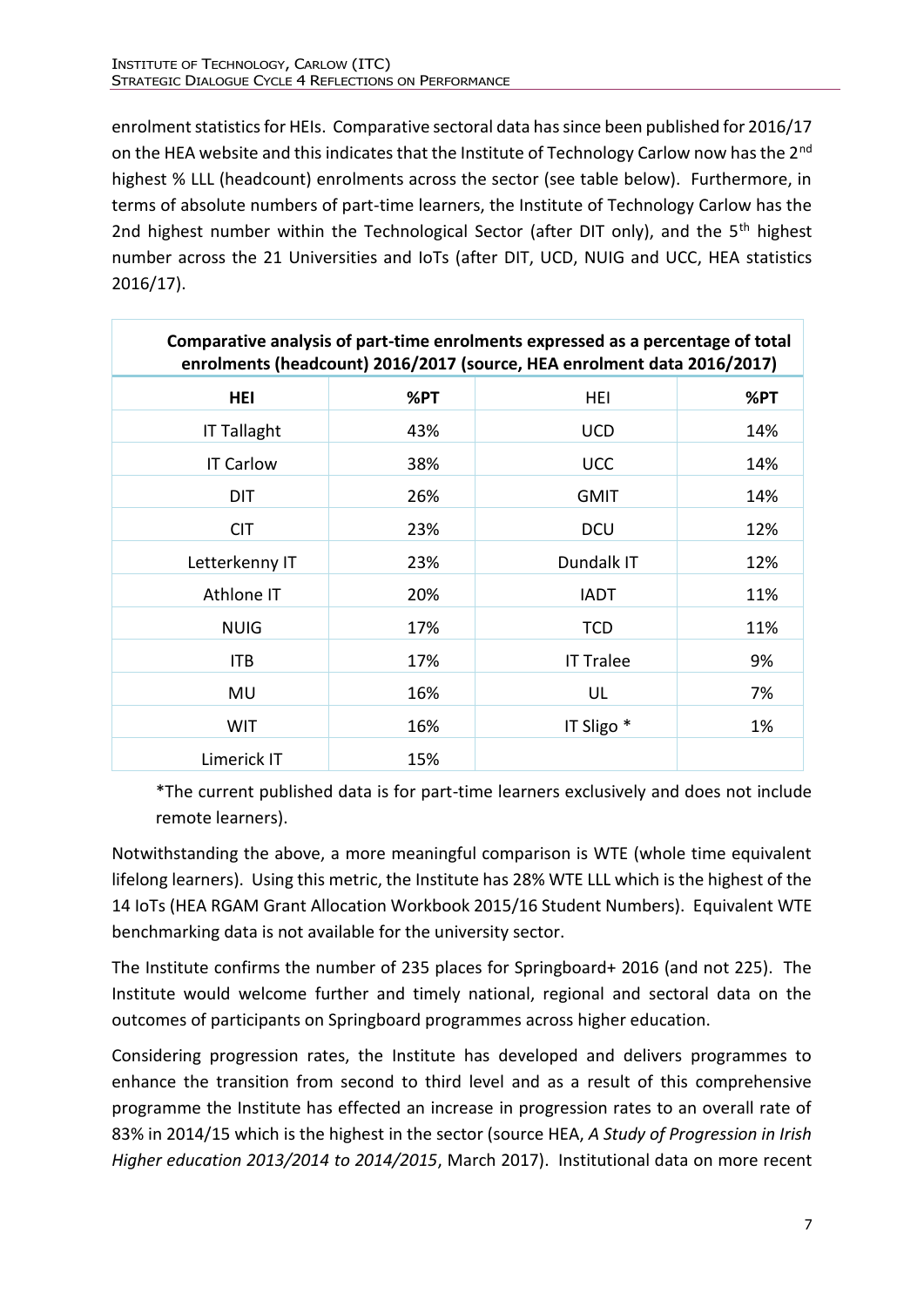years indicates further improvements at Level 8 to 89% for 2015/16. The Institute continues to dedicate resources and effort to this important aspect of its work.

In terms of the critical evaluation and feedback provided for Section 2, high level observations on the macro level data issued by the HEA are presented on page 32 of Institute's *Self-Evaluation Report on Strategic Dialogue Cycle 4*. More detailed benchmarking relating to these points are provided in Appendix 2, Table 2.2 and Figure 2.22, Figure 2.23, Figure 2.24, Figure 2.25, Figure 2.26 and Figure 2.27 of the Institute's *Self-Evaluation Report on Strategic Dialogue Cycle 4*. The demographic and geographic context is provided in the introduction to the Institute's *Self-Evaluation Report on Strategic Dialogue Cycle 4* with a particular emphasis on:

- the increasing demographics in the Institute's catchment area (Figure 8 page 15 and Figure 12, page 21);
- the rapidly improving employment profile for the Institute's catchment area in the east of Ireland (Figure 11, page 19);
- the significant growth in mature learners participating in lifelong learning programmes which respond better to their needs (Table 1, page 4); and
- the significant growth in student enrolments in the university sector (Figure 5, page 10 and Figure 6, page 11) facilitated by a more favourable regulatory environment than that available to the Technological Sector (including significant differences in access to finance for capital / infrastructural development through a university-only borrowing framework).

Recent access data is limited for the Technological Sector and piecemeal or not available for the University sector. Therefore, any analysis is limited in terms of identifying macro trends across institutions and their catchment areas. Notwithstanding this, the Institute has considered application and offer data from the CAO for non-standard entrants and notes changing patterns in university recruitment for non-standard applicants including mature and further education applicants. The Institute would welcome further clarification and discussion on the feedback from the HEA on this objective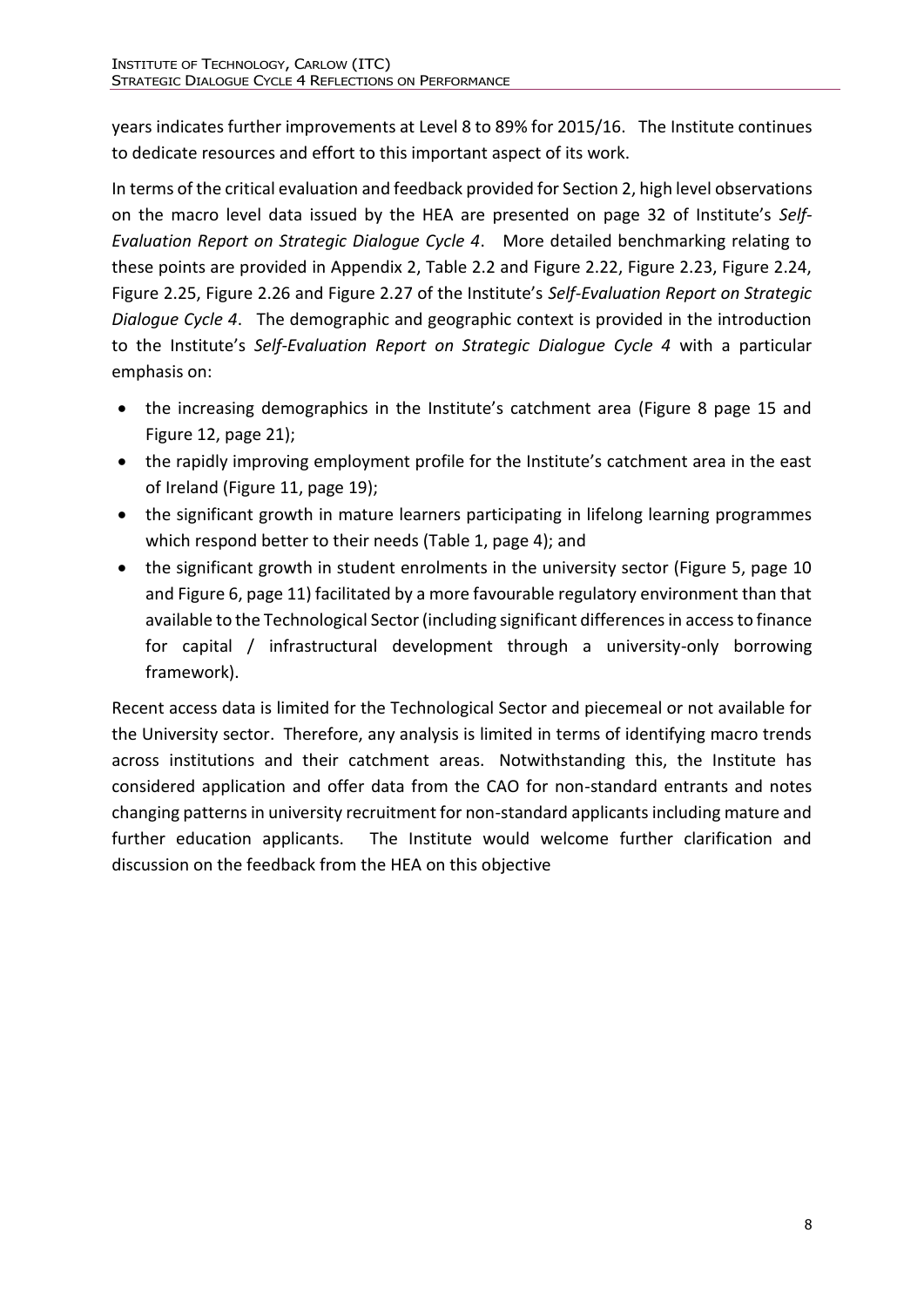### **3. Excellent teaching and learning and quality of student experience:**

#### Initial commentary:

ITC notes that it has undertaken a robust self-evaluation and peer review process in 2015/16, with a systematic evaluation of its professional operations and services to be completed by 2018, to ensure that it is ready for the Institutional Review in 2018/19. It reports that QQI has approved its QA procedures.

ITC provides an overall commentary on performance and have marked all three targets as "achieved".

- 32 per cent of academic staff are now qualified to doctoral level, against a 2016 target of 28 per cent. A further 17.6 per cent are currently pursuing doctoral studies.
- ITC has a comprehensive CPD system, including an MA in Teaching and Learning, in place for new and existing staff. 65 percent of staff have a Level 9 qualification.
- In 2016, the faculties all completed Stage II of Programmatic Reviews. Other reviews include: professional support services (Library and Computing Services in 2016); ITC's partnerships with An Cosán and the Defence Forces were also reviewed.
- In line with the transitions agenda, ITC has reduced its CAO offerings at Level 8 from 37 to 31 (16 percent reduction). It has reduced its overall CAO offerings from 77 to 68. It notes nationally IoT offerings have increased by 6 percent.
- The Graduate Attributes project is ongoing.

#### National Policy Context:

ITC refers to Supporting a Better Transition from Second Level to Higher Education.

#### Critical evaluation and feedback:

ITC has exceeded it targets for the number of academic staff qualified to doctoral level. It has strong emphasis on staff development, evident by the number of staff undertaking doctoral qualifications and its emphasis on CPD for staff. It has a series of self-evaluation and peer review including programmatic reviews since 2012. Are these reviews/evaluations not a necessary quality assurance exercise undertaken by HEIs? Should they be included in a compact – it could be argued that this is core business and not 'stretching' the institute? It might be an issue to consider for the next compact.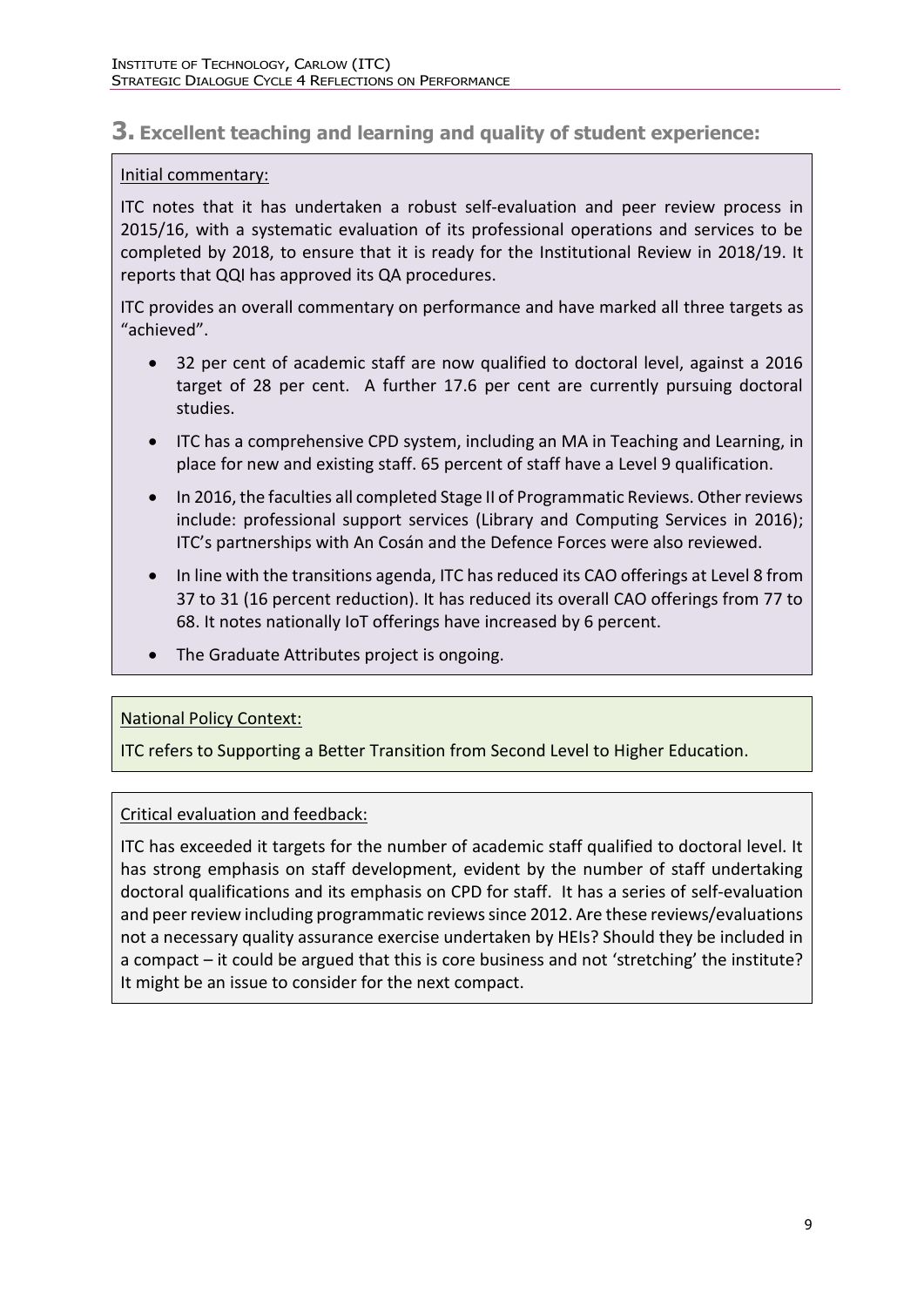# **Institute of Technology Carlow response to 3: Excellent teaching and learning and quality of the student experience**

The Institute of Technology Carlow is experiencing the fastest level of growth in its history and the indications are that this will continue. The Institute welcomes the acknowledgment of our achievements in terms of staff development and doctoral qualification levels, our comprehensive CPD supports and our adoption of the transitions agenda, particularly given the substantial and continuing cumulative core funding gap summarised on page 16 of the Institute's *Self-Evaluation Report on Strategic Dialogue Cycle 4*.

The Institute has maintained and indeed expanded its emphasis on quality enhancement across the organisation and this focus is paramount to the Institute. This is best demonstrated by the outcomes of regular detailed peer reviews across all institutional activities, providing both qualitative and quantitative analyses and incorporating national and international perspectives across the public, private and voluntary sectors. The Institute has ensured that quality remains universally prominent, developed synergies across its responses to feedback from the HEA and QQI, completed programmatic, strategic, collaborative and research reviews and initiated the sectors first full quality review of professional support services. The Institute's strategic planning and quality enhancement focus and its reviews are designed to continually challenge and stretch the organisation at all levels and across all institutional activities.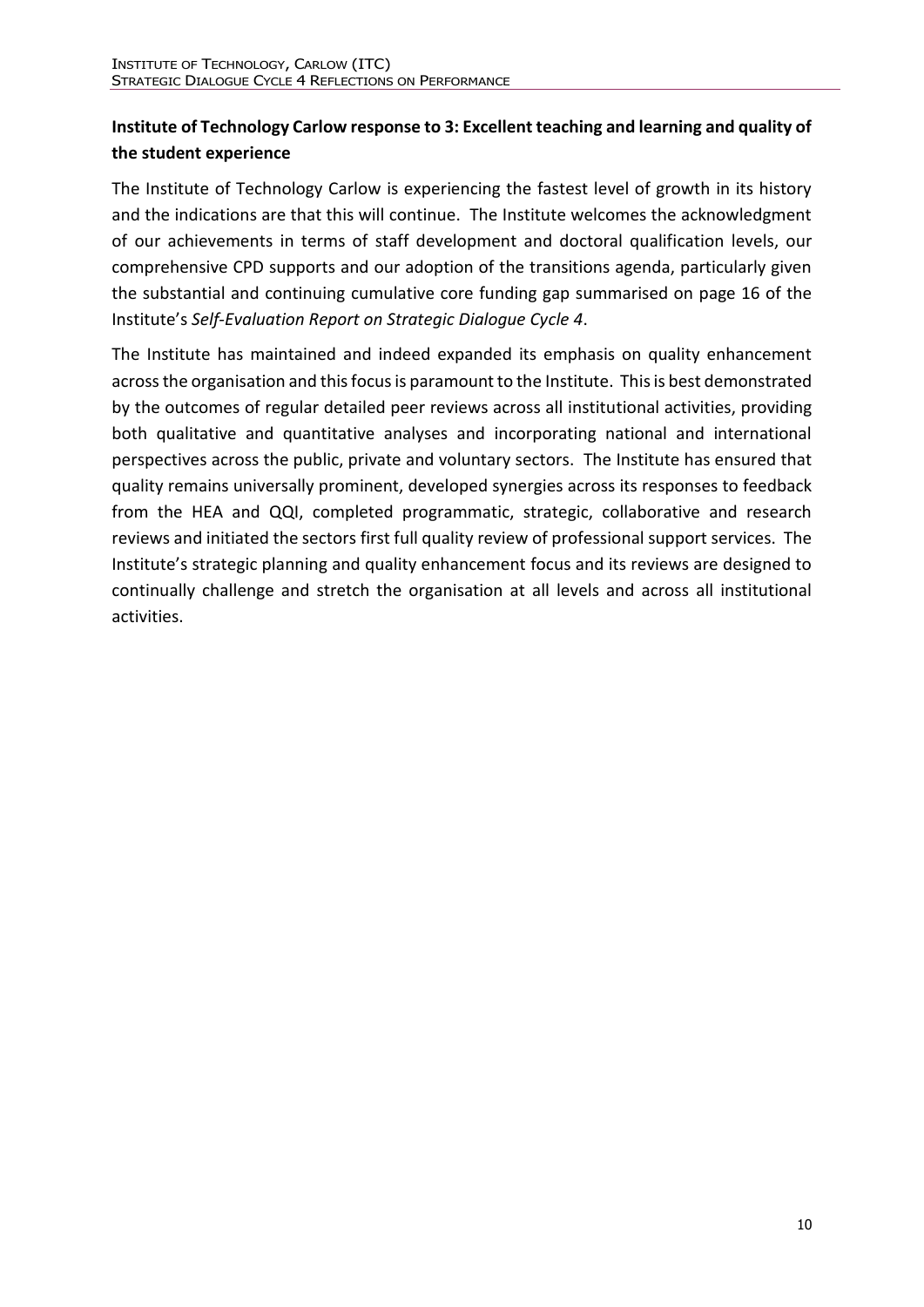# **4. High quality, internationally competitive research and innovation:**

#### Initial commentary:

ITC states that RDI activities are underpinned by ongoing strategic investment in institutional infrastructure, personnel and policy. It notes the drive towards meeting the national criteria for TU designation.

ITC provides an overall commentary on performance and have marked two targets as "achieved" and one target as "partially achieved":

- KTI Metrics are repeated from Section 5.
- Dargan Centre has been open for some time and provides a "focal point" for the researcher population.
- ITC has a SciVal FWCI of 1.59 (IoTs as a group have a SciVal FWCI of 1.19).<sup>1</sup>
- The development of a multi-campus Graduate School with WIT has been marked as 'partially achieved'. ITC states that it has concentrated on developing and enhancing its capacity for research training in line with national protocols, e.g. National Framework for Doctoral Education, in the expectation of meeting TU criteria for research provision. A formal structured PhD programme delivered over 24 months, has been designed, . Most structured PhD programmes are usually four years in duration; 24 months suggest a master's programme or is it the transfer from the masters to doctoral register? This should be clarified with ITC.
- A specific module in research supervision is available to staff.
- 100 registered students at beginning at AY 2016/17: ITC states that there are currently 85 registered PGS (HEA figures show 81). There has been a 140 per cent increase in PhD/MSc over the lifetime of the compact. ITC notes the CORE programme will assist in increasing this figure and subject to achieving positive funding application outcomes, it will achieve TU targets early in the next HEA compact. HEA SRS 2016/17 data shows that there are 72 Level 9 registered students and 9 Level 10 registered students, a total of 81 (masters and PhD students).

#### National Policy Context:

 $\overline{a}$ 

No reference is made to Innovation 2020, Enterprise 2025. There is limited reference to Horizon 2020 participation.

ITC has provided an additional review of their research activities and links to the above. (See Appendix 2)

 $1$  Some care needs to be taken with this number as there may be a very small number of very highly cited papers driving it.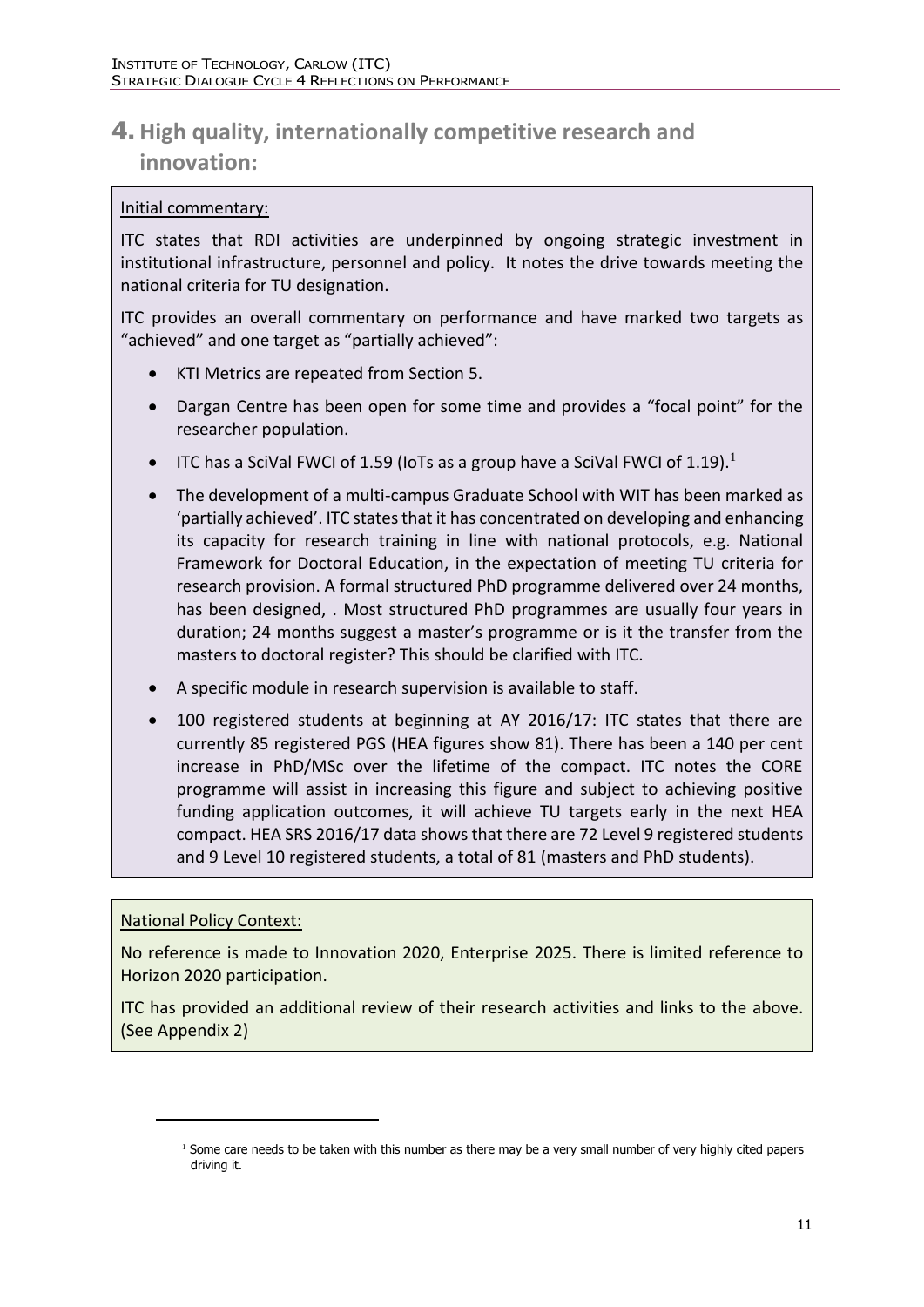#### Critical evaluation and feedback:

ITC's research strategy is underpinned by meeting TU criteria and essentially the objective was to grow research significantly and quickly. It's not clear this has happened. ITC Level 10 numbers are static, ranging from 5 in 2011/12 to 7 in 2015/16. Its Level 9 numbers have increased, from 23 in 2011/12 to 58 in 2015/16.

However, its research income (using HEA data) has been decreasing steadily since 2011/12 (€1.1m in 2011/12 to €904 in 2015/16). ITC is putting a lot of effort and resources into developing its research profile – supporting staff as research supervisors, the Dargan Centre, a structured PhD programme (although its' duration of 24 months should be queried) and citations metrics, but the decline in research income and challenging PG numbers, especially at Level 10, suggest there is more to be done.

#### **Institute of Technology Carlow response to 4: High quality, internationally competitive research and innovation**

Research and Innovation activity within Institute of Technology Carlow and across the Technological sector as a whole has a strong industry-driven focus and this ensures that all research activity has a strong alignment with the 14 National Research Prioritised Areas. The Institutes of Technology Acts which provide an overarching framework for the operation of the sector specifically mandate that institutional activity should address regional industry needs and economic priorities and this serves to differentiate the focus of research activity from that of the pre-1997 University Sector. The National Strategy for Higher Education 2030 also seeks to differentiate the research focus of any future Technological University from the traditional University sector.

In this context, any assessment of RDI activity within institutions in the Technological sector needs to embrace the broad sweep of "Knowledge in Action", that is activity and projects derived from and building upon research activity within the Institute. As a corollary to this, research funding must be understood in the wider framework of innovation and enterprise development stimulus and agency support funding. Therefore, it is appropriate that KPI metrics should reflect this industry focus.

The Institute is strategically building research capacity and has made significant progress in terms of staff qualifications, infrastructural developments, research supports and research structures and industry engagement. In terms of Innovation 2020, Enterprise 2025 and Horizon 2020, the policy context is explicitly articulated in the Institute of Technology Carlow Research Strategy 2016-2020 referenced throughout the Institute's *Self-Evaluation Report on Strategic Dialogue Cycle 4*. The Dargan Research and Innovation Centre was opened and established during the lifetime of the current HEA compact. It is embedded within the Institute of Technology Carlow RDI function and as research capacity has grown the demand for an expanded facility has become apparent. This has been highlighted in the current capital requirements review by the Department of Education and Skills.

The standard measurement or benchmark for assessing the quality and standard of research output relies upon a number of factors including,

- publication (typically peer review journal);
- Impact factor of journal;
- Rate and place of citation of output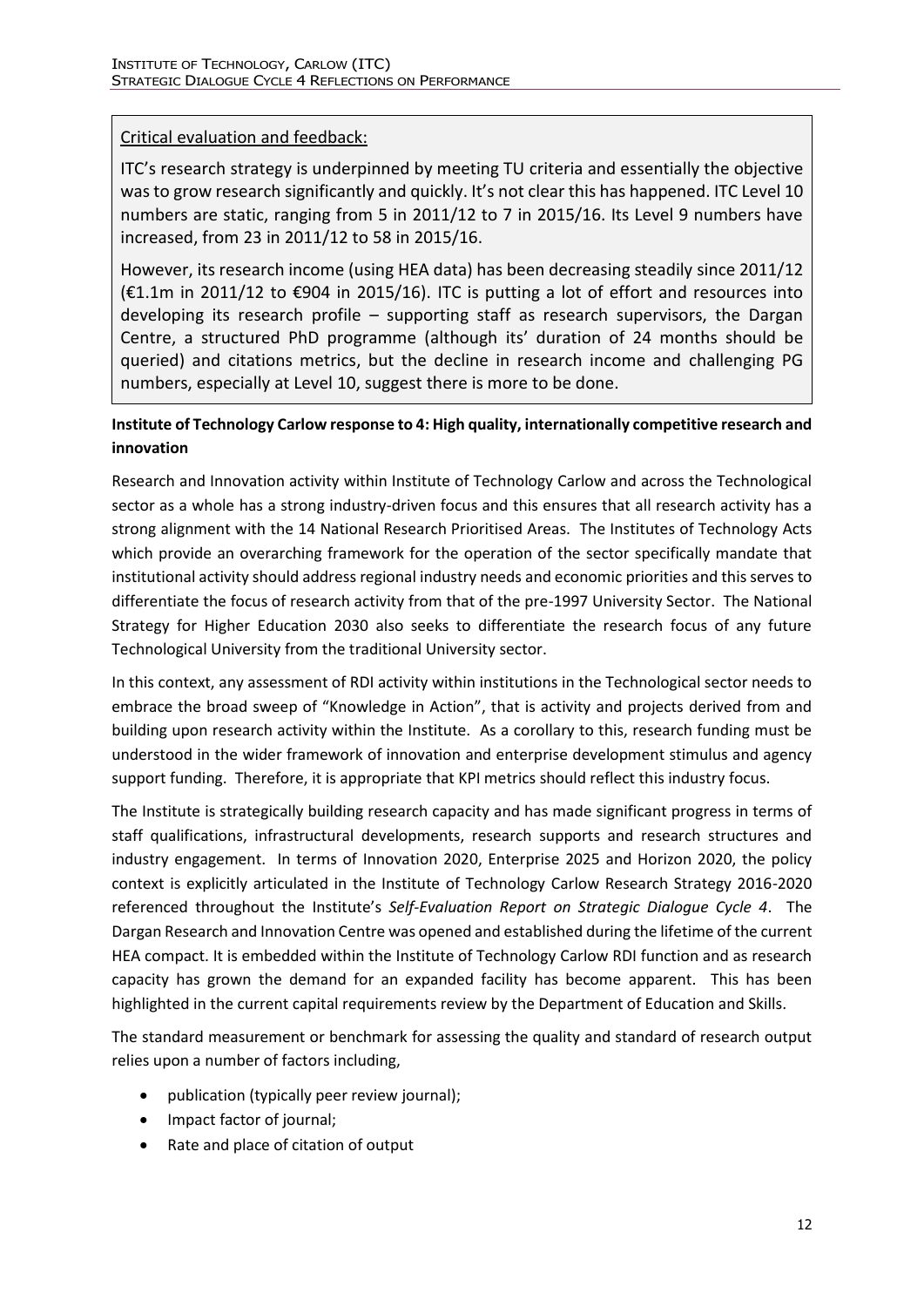Assessing the impact and quality of peer-reviewed published research (the standard benchmark of 'excellent science') has certain limitations and critics point to imbalances inherent in a system that relies on data that has a very specific range or focus. However, the figures offer a reasonably reliable picture of institutional progress. In broad terms research areas are performing within sectoral norms (measured using the same SciVal metrics). The data also gives some initial indication of International and industry collaboration. 'Within Ireland' figures in each category are italicised in parentheses. Work is ongoing to ensure that all relevant research outputs are appropriately identified and captured (e.g. using SCOPUS or OrchidID). Future analysis will develop and utilise additional recognised metrics across a broad range of publication dates in order to triangulate the quality and impact of outputs.

Systems such as SciVal can also be calibrated to capture societal impacts by measuring Social Media and Digital footprint. However, it is generally recognised and accepted across the international research community that the capture and analysis of metrics beyond core STEM disciplines needs to embrace both traditional and non-traditional research outputs (NTRO). This approach, taking a broader view of research outputs beyond a defined stable of commercially owned journals with discipline specific academic focus is increasingly used internationally to capture a more complete picture of the research activities in Arts, Humanities, Business and Design disciplines where NTRO have been shown to make a significant contribution. Research output range may include Product or Process Innovation, Exhibit, Policy Report, Monograph or Digital Edition. These represent an important and increasingly central aspect of research activity in these discipline areas but they are effectively 'invisible' to SciVal or similar tools which measure citation across a defined range of scientific journals. Capturing and recognising these outputs is a challenge but it will be a critical element in verifying the significance, reach and impact of research effort in discipline areas with significant economic significance and impact and their stature and value needs to be recognised in any complete and meaningful evaluation of research activity, contribution and significance.

Institute of Technology Carlow has been granted Delegated Authority by Quality and Qualifications Ireland to make awards up to Level 9 on the NFQ for taught programmes. In addition, Institute of Technology Carlow has Delegated Authority to make awards up to Level 10 in the research areas of Biological, Molecular and Environmental Science and Approved Provider Status for awards in Engineering, Computing and Information Technology. A key aim of the Institute's research strategy is to expand the Level 10 offering in the specific areas of Health Sciences, Business, Humanities and Design. A significant number of students who have undertaken Level 9 Research programmes in these areas have progressed to Level 10 in other institutions and this gives some indication of potential in terms of growing student numbers.

The structured PhD programme, incorporates a research programme (typically of 36 to 48-months duration) with a specific output of a written dissertation submitted for viva-voce examination). In addition, the programme incorporates 6 taught "transferrable skills' modules. The delivery schedule for these specific taught modules takes place within the first 24 months of the 48-month research programme.

The current five-year external funding commitment across the Research and Innovation space is €11 million (see figure overleaf: IT Carlow Innovation Programmes 2017-2021)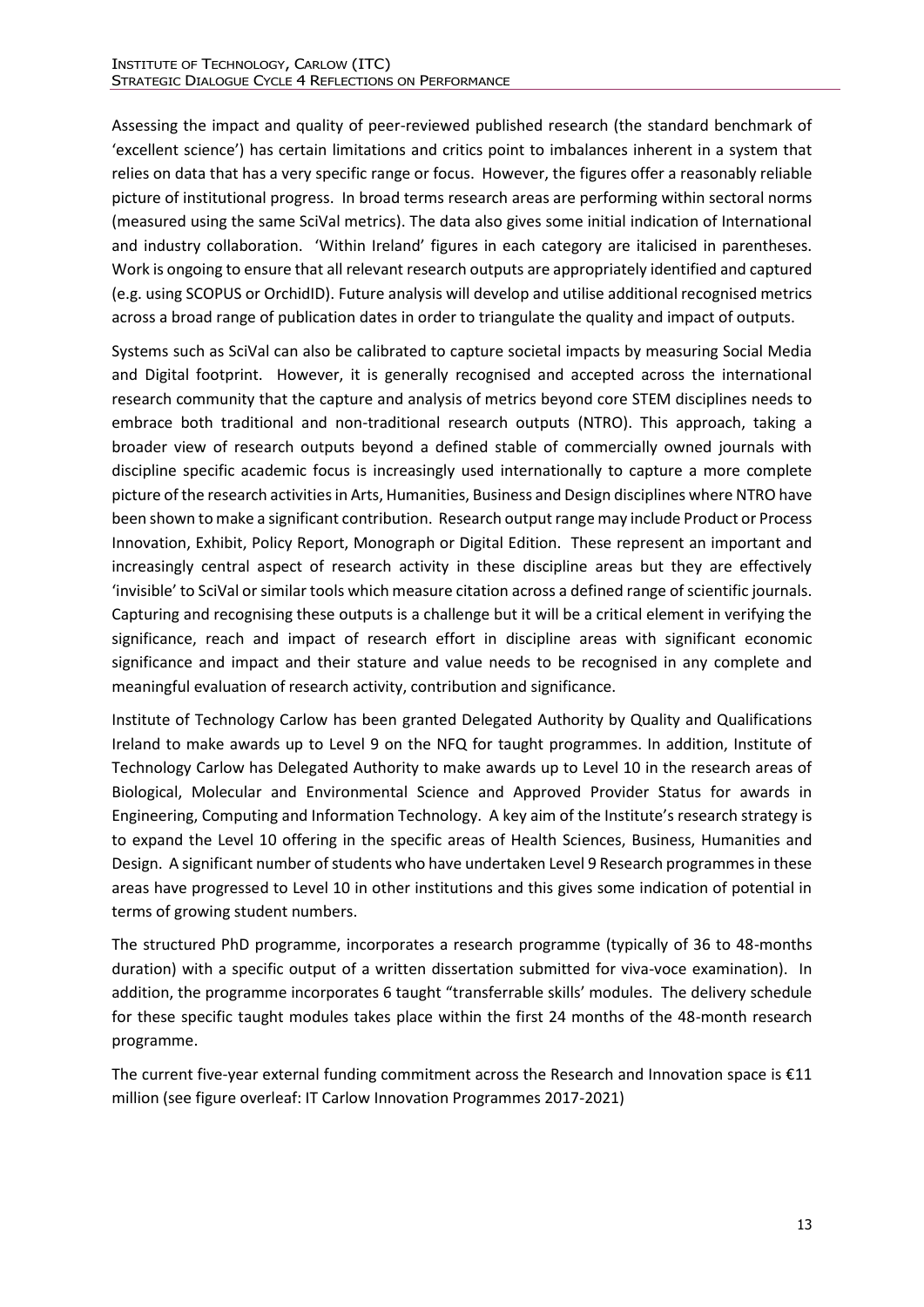

In the context of research student recruitment, Institute of Technology Carlow Policy requires all research students to register initially on a Level 9 Programme. Subject to progress and external evaluation students may subsequently transfer to the PhD register. Historically, 40% of Level 9 students have made this transfer. There has been significant growth in Level 9 student numbers, particularly in areas where the Institute is seeking extension of awarding authority or provider status to Level 10 and this will serve to offer progression and sustain growth in student numbers at Level 10. Notwithstanding this, it should also be recognised that the funding environment and recent significant improvement in the graduate employment market present two very significant challenges. Funding for PhD programmes is in many cases specifically excluded from a range of EU and EI funding programmes. With specific reference to the structured PhD programme, the 24-month period refers to the delivery schedule for specific taught modules within the programme (during years 1 and 2 of a 4 year research programme).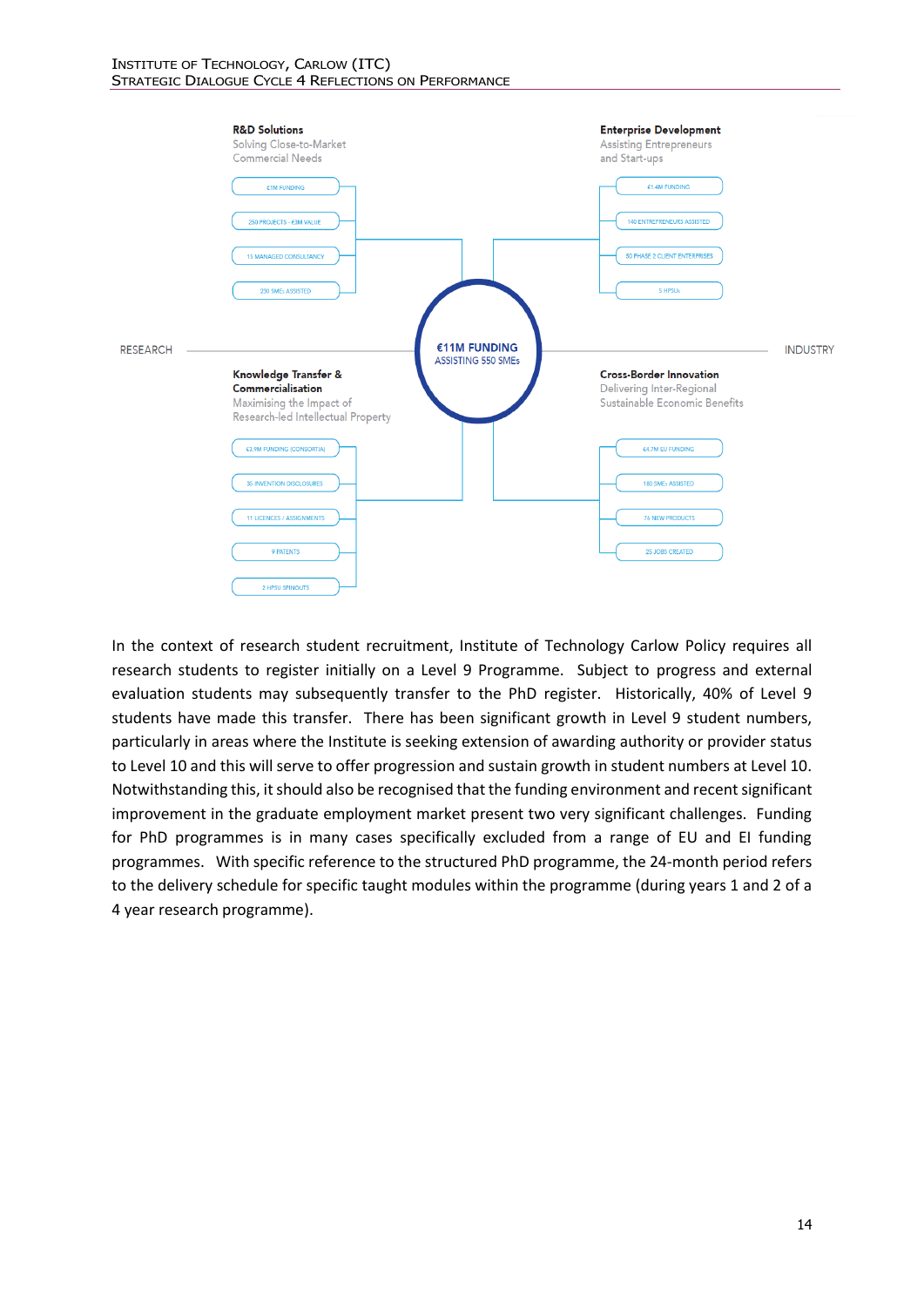# **5. Enhanced engagement with enterprise and the community and embedded knowledge exchange:**

### Initial commentary:

ITC provides an overall commentary on performance and have marked all three targets as "achieved":

- The proposal for a Regional Engagement Forum has been subsumed into the national network of Regional Skills Fora (RSF) established by DES.
- ITC states that a staff engagement audit will be repeated in 2017. It would have been useful to know the outcome of previous audits and how these were used.
- ITC has agreed several EI Technology Transfer Office metrics. It hasn't fully met some of its 2016 targets, but it has exceeded others:

| <b>Metric</b>                                  | 2016 target    | <b>Achieved</b>             |
|------------------------------------------------|----------------|-----------------------------|
| Spinouts                                       | 1              | 1                           |
| Licences/options/assignments                   | 3              |                             |
| with<br>Research agreements<br>industry (>25k) | 2              |                             |
| Research agreements<br>with<br>industry (<25k) | 50             | 68                          |
| Invention disclosures                          | 4              | 8                           |
| Priority patent applications                   | $\overline{2}$ |                             |
| <b>PCT Patent Applications</b>                 | 1              | 1                           |
| Start-ups, spin-ins                            | 15             | 111 start-ups<br>89 spin-in |

- Other KTI metrics for 2016 included 70 collaborative agreements with industry; 27 consultancy service agreements; 22 companies in On-Campus Incubation.
- TTS13 Target Metrics (2017-22) have been agreed with EI. ITC have secured EI and European funding (€5m) with consortia partners – EI Technology Gateway, Design +, New Frontiers national entrepreneur development programme and the Buccaneer Project. ITC states that these initiatives and others will see it work with 400+ companies in 2018.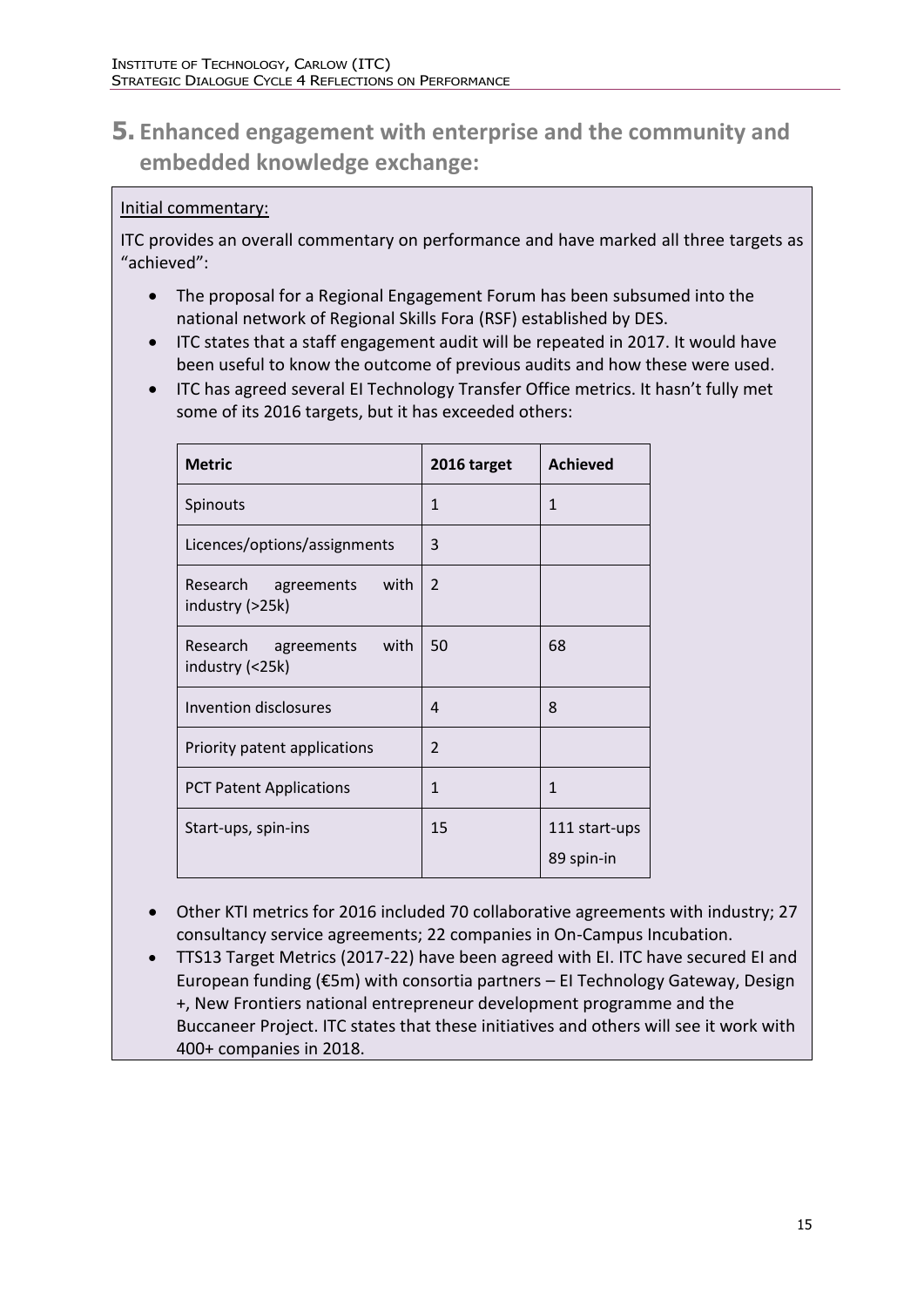#### National Policy Context:

There is no specific reference to Springboard+.

ITC took an active lead on the South East Regional Skills Forum. Major outputs included a mapping exercise for all providers delivering programmes aimed at the biopharma sector; a series of workshops with seven designated industry sectors experiencing skills shortages in the regions; commissioning and launching a video highlighting education/industry.

ITC is a member of both the Mid-East and Midlands RSF steering groups.

TTSI consortium with AIT, MU and WIT achieved an 'A' rating in performance. It has received increased funding and resources under TTSI 3.

A Design + Technology Gateway launched in 2016 and has engaged with more than 40 companies in 2016. Included the implementation of INTERREG 4 funded Inspire Best Practice Guide to companies in Rathdowney, Co Laois.

#### Critical evaluation and feedback:

ITC has a proactive role in the various RSF in its regions. It is performing well in the TTSI consortium and the Design+ Technology Gateway is performing well. It would be useful to know what they mean by working with 400 companies – what does this involve? The  $\epsilon$ 5m secured in EI and European funding is welcome but what does this mean for the institute – was it won through H2020? if so, which pillar? Is it through partnership with SMEs? Etc.

### **Institute of Technology Carlow response to 5: Enhanced engagement with enterprise and the community and embedded knowledge exchange**

Institute of Technology Carlow works with companies across a broad spectrum of activities.

- Innovation partnerships
- Innovation vouchers
- Consultancy
- Commercialisation and technology transfer
- Employment based Post graduate programmes
- Applied research projects (PG and UG)
- Placements (national and international)
- Internships (national and international)

Through the IRC employment based post graduate programme and the other post graduate programmes companies actively partner with the RCSC on innovative projects. RCSC activities and Design + also generate company engagements and these projects are graphically illustrated in the previous section. The programmatic review cycle introduced additional placements, internships and research projects in all programmes and levels.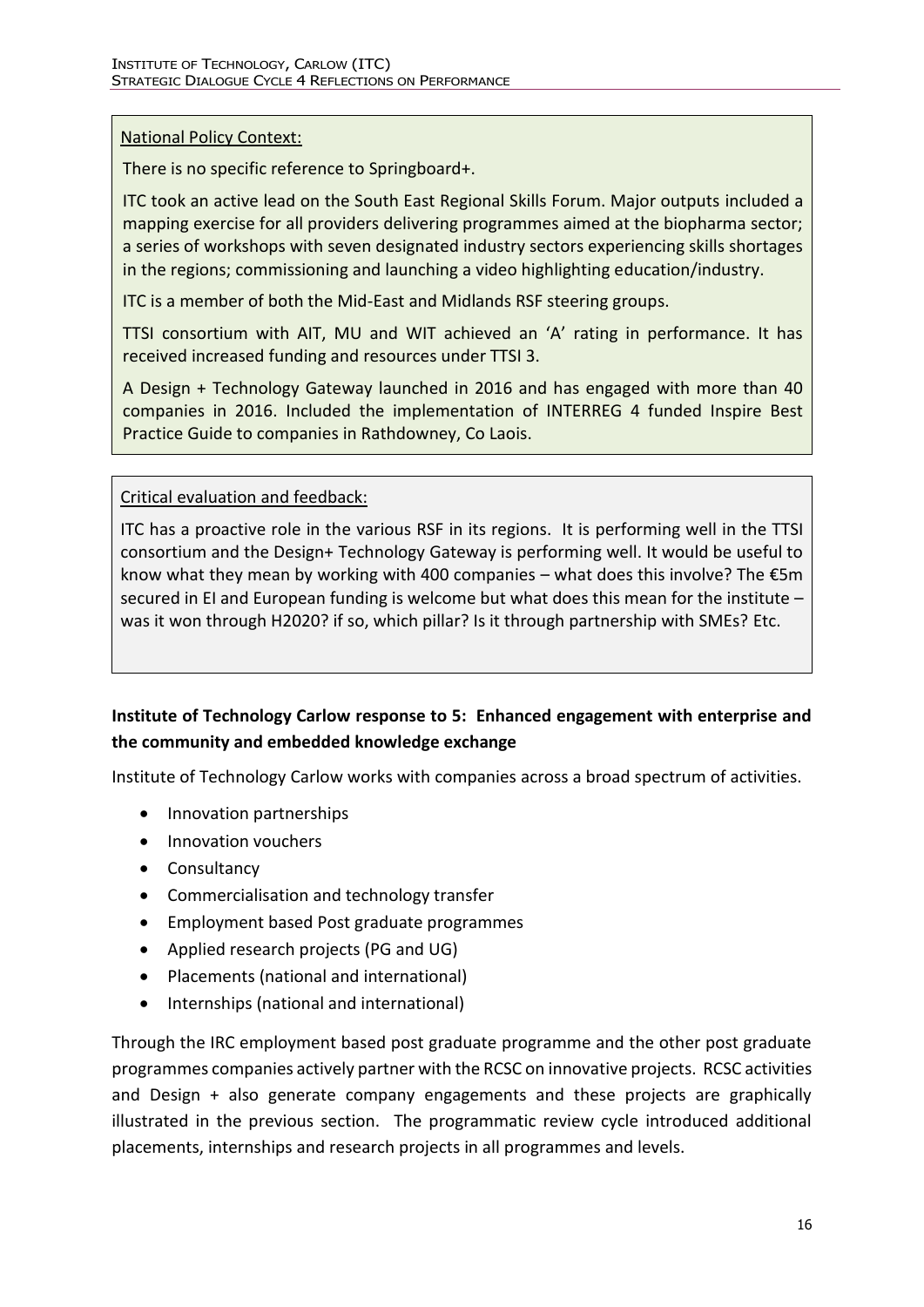The table presented in bullet point 3 of the initial commentary in the HEA reflection document is correct in terms of 2016 targets which were agreed with KTI. However, the column headed 'achieved' requires clarification. The KTI figures reported in the Institute's *Self-Evaluation Report on Strategic Dialogue Cycle 4 submission were as follows*: 22 companies in on-campus incubation, 1 active spinout and 8 invention disclosures. Please note that the original 70 collaborative agreements with industry is actually 79 and this fully concurs with the recently published *Knowledge Transfer Ireland Annual Review 2016*, with 1 exception. Resulting from a revised definition of consultancy service agreements by KTI since the submission of the report, and in accordance with the *Knowledge Transfer Ireland Annual Review 2016*, our figure for this category is 9. In terms of the 111 start-ups and 89 spin-in companies referenced in the Institute's *Self-Evaluation Report on Strategic Dialogue Cycle 4*, these figures encompass a broad range of supports for these companies. In addition, we have 68 research agreements with industry (<25k); and 1 community design patent.

€5M in EU funding has been secured through INTERREG V and Erasmus + strategic partnership project applications for cross-border innovation projects to deliver inter-regional sustainable economic benefits including BUCANIER and AHEH. These projects include innovation management, arts and humanities, science, health and engineering. EI funding has been approved for New Frontiers, DESIGN+ Technology Gateway and EXPERT-KT Managed Consultancy Pilot Programme to assist entrepreneurs / start-ups and solve close-to-market commercial needs respectively.

Institute of Technology Carlow continues to advance on the *KT Maturity Framework* from a level 2 in 2015 to a level 3 in 2016. The *KT Maturity Framework* captures the experience of the TT staff, the activity of the TTO and the RPO's commitment to and management of KT/TT (full scale is Level 1 to Level 5).

The staff engagement audit set out to answer two overall questions: 1. How does regional engagement fit into the mission of Institute of Technology Carlow? 2. What is the level of employee involvement in engagement initiatives? The Institutes strategic plan contains explicit objectives relating to the region and its development. The purpose of the first audit was to set a benchmark for future audits in terms of external engagement activities and to examine how staff engagement in external bodies can assist the institute in the achievement of engagement objectives set out in our strategic plan. Staff of the Institute self-reported that they are involved in multiple activities relating to external activities. The majority of these activities relate to the teaching and research activities of the Institute. The audit identified specific barriers to engagement as a result of workload allocation and the pressures to engage in other priority projects. As part of the Strategic review stage 2 process, a staff curriculum vitae template was designed and utilised which was specifically aimed at capturing staff industry and community engagement.

Springboard is a highly valued programme and is referred to on eighteen occasions in the Institute's *Self-Evaluation Report on Strategic Dialogue Cycle 4.* As part of Institute of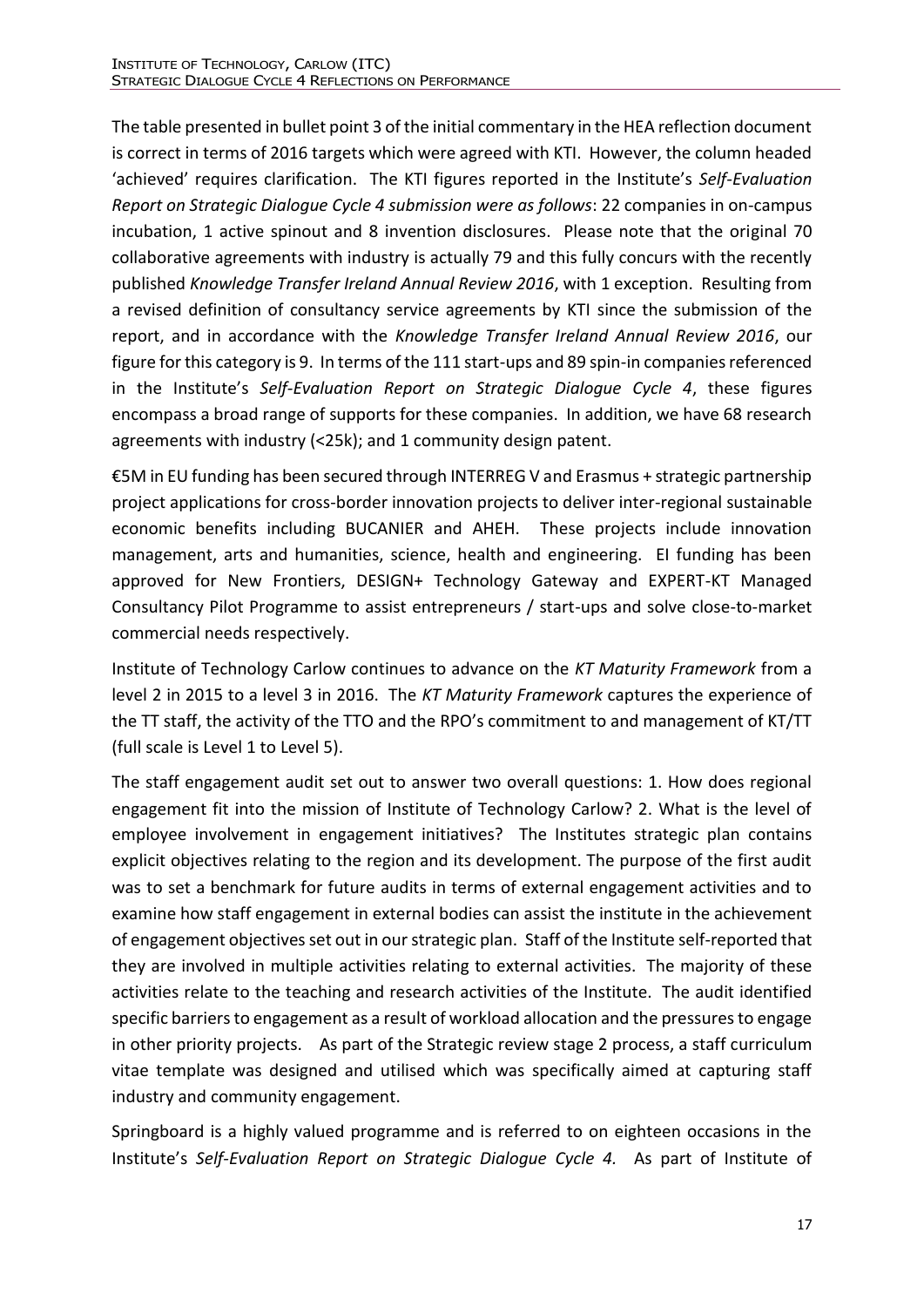Technology Carlow's Springboard+ submission to the HEA, the Institute actively engaged with a wide variety of industry partners, enterprise, local, regional and national companies to identify current and future skills deficits so as to develop and deliver programmes providing transferable and generic skills for sustainable employment opportunities for both industry and participants. The fruits of this engagement is evidenced by the successful allocation of 18 Springboard+ programmes to the Institute for 2017.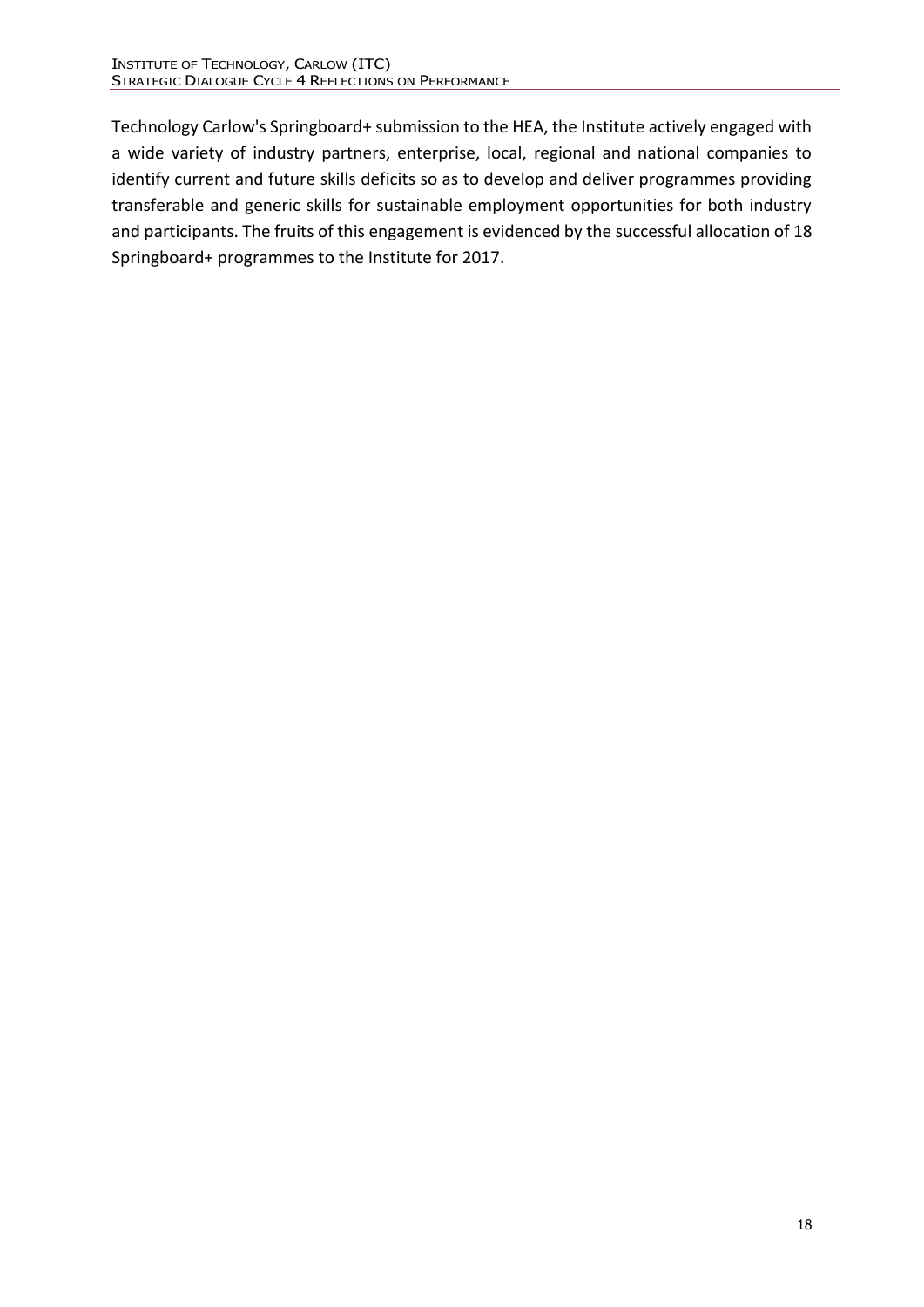# **6. Enhanced internationalisation:**

#### Initial commentary:

ITC states that it remains a leader in international student recruitment among the IoTs. HEA SRS data shows that ITC holds an 8 per cent share of the market amongst IoTs. It states that it exceeds the IoT average for non-EU learners (219 v 254). It notes that it has increased its international student numbers by 13.3% over the period of the compact. ITC has concentrated on the Middle East market and in 2015/16 there were 74 registered students from the Middle East.

ITC provides an overall commentary on performance and have marked all four targets as "achieved".

- HEA SRS data shows that international enrolments (both EU and non-EU) account for 6 per cent of all enrolments in 2016/17. ITC states that international enrolments are higher, at 9 per cent of total full-time enrolments. A reconciliation between HEA and ITC statistics would be welcome. ITC notes that there was a reduction in the number of scholarship students from Oman and Malaysia due to economic difficulties and changes in Malaysia (visa application process) have affected ITC's international numbers.
- ITC states that it has increased the number of alliances and collaborations with international HEIs by 10% over the lifetime of the compact. Three due diligence exercises were completed in Malaysia in 2016 and a process is underway in China.
- ITC states that 1.8 per cent of students and 7 per cent of academic staff have participated in overseas mobility programmes (although second objective states that 0.75 per cent of student and 5 per cent of staff have participated in overseas mobility programme – this figure needs to be clarified). HEA International Section data shows that there 38 outgoing Erasmus students in 2015/16 whilst there were 140 incoming Erasmus students, an increase of 33 per cent since 2013/14. ITC states that 30 places are currently provided by Erasmus and an additional 32 placements are facilitated through the Department of Science and Health. All available HEAfunded staff are allocated annually. ITC is facilitating staff mobility through its own resources to develop networks for research and innovation partnership development.

#### National Policy Context:

There's reference to the National Strategy for Higher Education to 2030. There is no specific reference to *Irish Educated, Globally Connected: An international education strategy for Ireland, 2016-2020.* 

ITC does note that the future national objective of 15 per cent for international students is very challenging for HEIs. It states that UK HEIs of a similar profile to ITC attract c.10 per cent of non-EU students. It notes that Australia has launched a plan to increase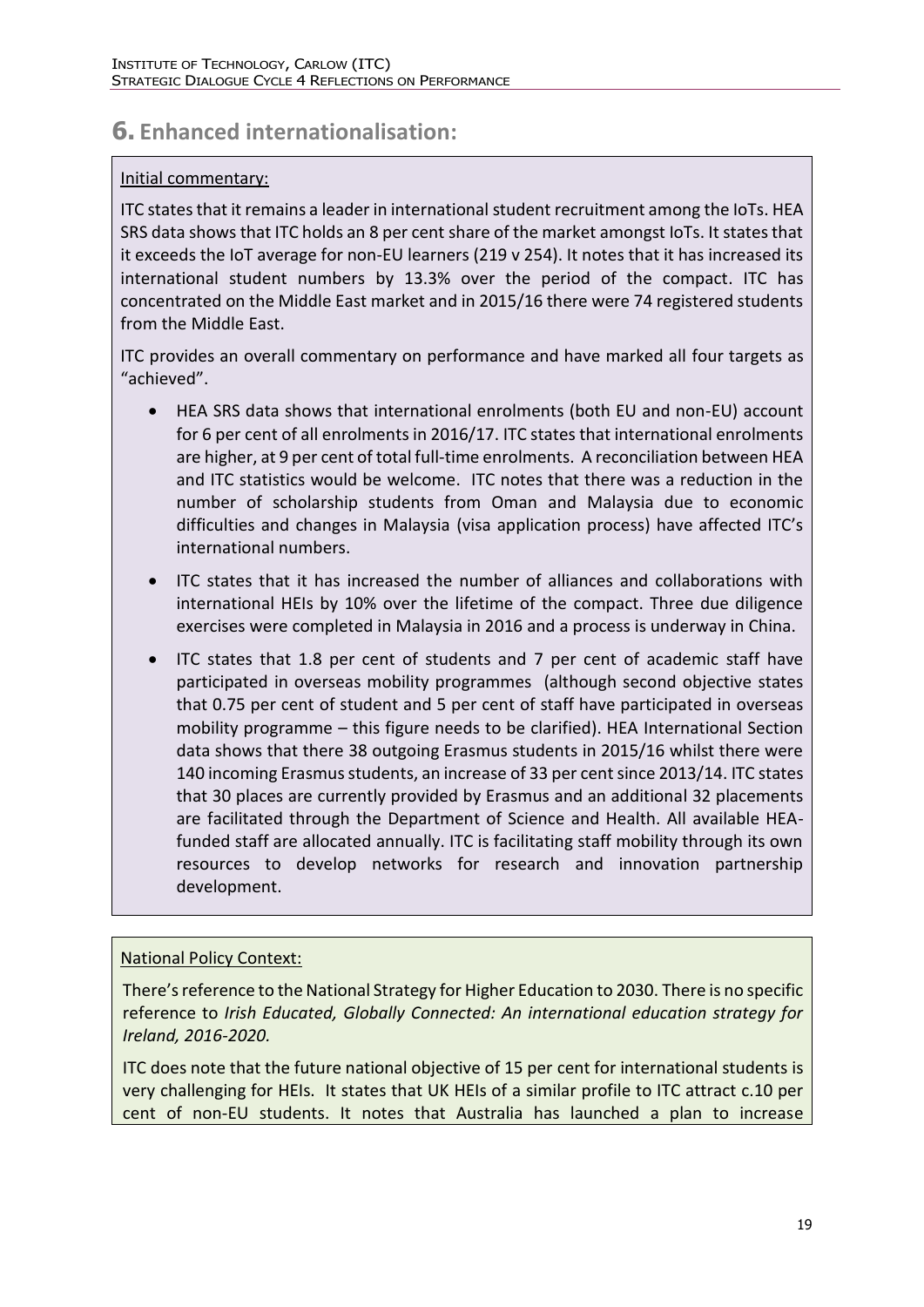international student recruitment by 760,000 by 2020 and is enhancing immigration policy to assist in achieving this target.

ITC states that graduate placement opportunities under ERASMUS+ are oversubscribed and insufficient places are made available to ITC.

Critical evaluation and feedback:

ITC has paid attention to the international student market, the potential competitors and has benchmarked against similar-sized HEIs in the UK. It acknowledges that the future target of 15 per cent for international students will be challenging. Clarity around its ERASMUS outgoing students should be sought – HEA data for 2015/16 suggest none whilst ITC states it has 30 places. A reconciliation between HEA and ITC figures for international students would be welcome.

### **Institute of Technology Carlow response to 6: Enhanced Internationalisation**

The Institute of Technology Carlow International Office records show:

- 254 Non EU students were registered in 2016/17
- 153 EU students were registered in 2016/17

The HEA SRS data show 4450 full time learners of which 407 are international or 9.14% of the full time cohort. The Institute will adjust our domiciliary data collection field to correctly capture this data and will apply appropriate tagging to reflect the corrected figure in future returns

Please note that the reduction in numbers from Malaysia refers to an economic recession in that country as opposed to changes in the visa application process (Malaysia is a visa exempt country)

The target objectives for student and staff mobility are 0.75% and 5% respectively whilst 1.8% and 7.0% are the outcomes for same

The HEA definition used for Erasmus only refers to HEA funded places for Erasmus mobility exchange whereas the institute of technology Carlow figure refers to placement The Department of Science and Health currently have 32 overseas placements (outside of Europe) which are self-funded in addition to the 30 placements in the EU.

On page 26 of the self-evaluation report specific reference is made to the international education strategy 2016-2020. The Institute is obviously cognisant of the policy changes contained within *Irish Educated, Globally Connected: An international education strategy for Ireland, 2016-2020* and have factored same into our plans for internationalisation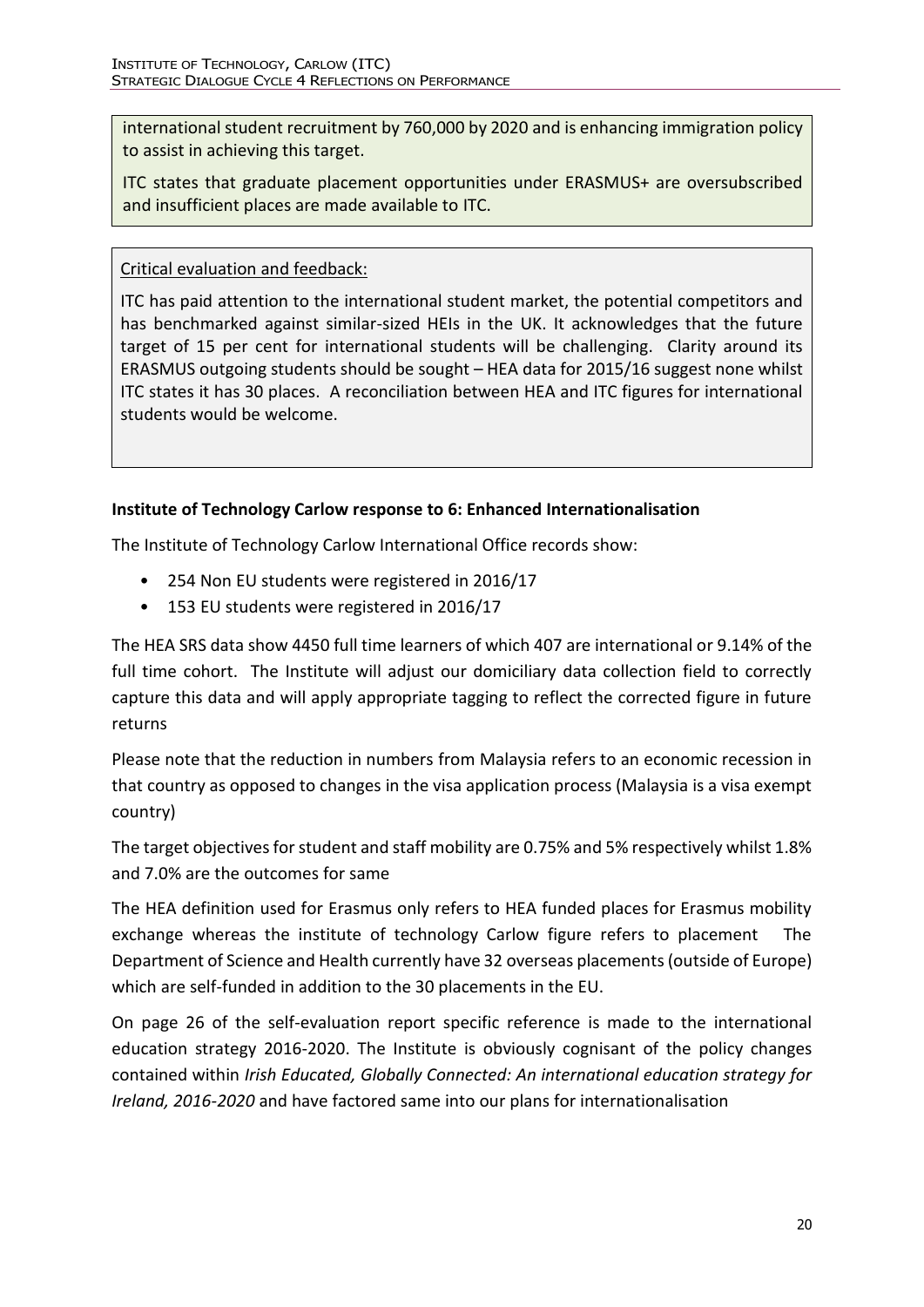# **7. Institutional consolidation:**

#### Initial commentary:

ITC provides an overall commentary on performance, noting that it continues to make significant progress on the strategic development institute towards being "technological university-ready" in terms of national progress and criteria. It has marked the target as not achieved. As noted in the 2015 self-evaluation report, both ITC and WIT have completed the preliminary engagement phase as recommended by the Kelly report. The institute notes that the last five years have been a substantial learning experience and lessons will have to be drawn from the experience as the South East Technological University is a muchneeded development.

- Up to €1.5 million was awarded to ITC and WIT by the HEA in late 2016 to support collaborative projects across and between all levels of both Institutes.
- A new MoU has been drafted by the Presidents and Chairs of the two institutes and will be brought for approval by the Executives and Governing Bodies following the appointment and agreement of the new Governing Body Chair to WIT.
- The MoU includes: a new governance and management framework; an Independent Chair and a Project Steering Group.

### National Policy Context:

ITC notes that the uncertainty regarding the final shape and timing of the Technological Universities Bill. It also notes that there are new drivers such as the collaborative engagement of key regional stakeholders in new regional structures established to implement the South-East Action Plan for Jobs and to better align skills with the economy through the South East Regional Skills Forum.

### Critical evaluation and feedback:

IT Carlow and Waterford IT remain committed to progressing to Technological University status. Progress has been somewhat restricted due to external factors previously mentioned. ITC and WIT should however continue to progress together where they can and be prepared to move when the opportunity arises. More details on the planned collaborative projects to achieve TU status would be useful.

#### **Institute of Technology Carlow response to 7: Institutional consolidation**

Recent developments announced by Government on planned amendments to the Technological Universities 2015 bill should give new momentum to the South East Technological University project with the promised enactment of the modified legislation by year's end. The Institute of Technology Carlow and Waterford Institute of Technology plan to accelerate their implementation plans to meet all criteria to deliver a multi-campus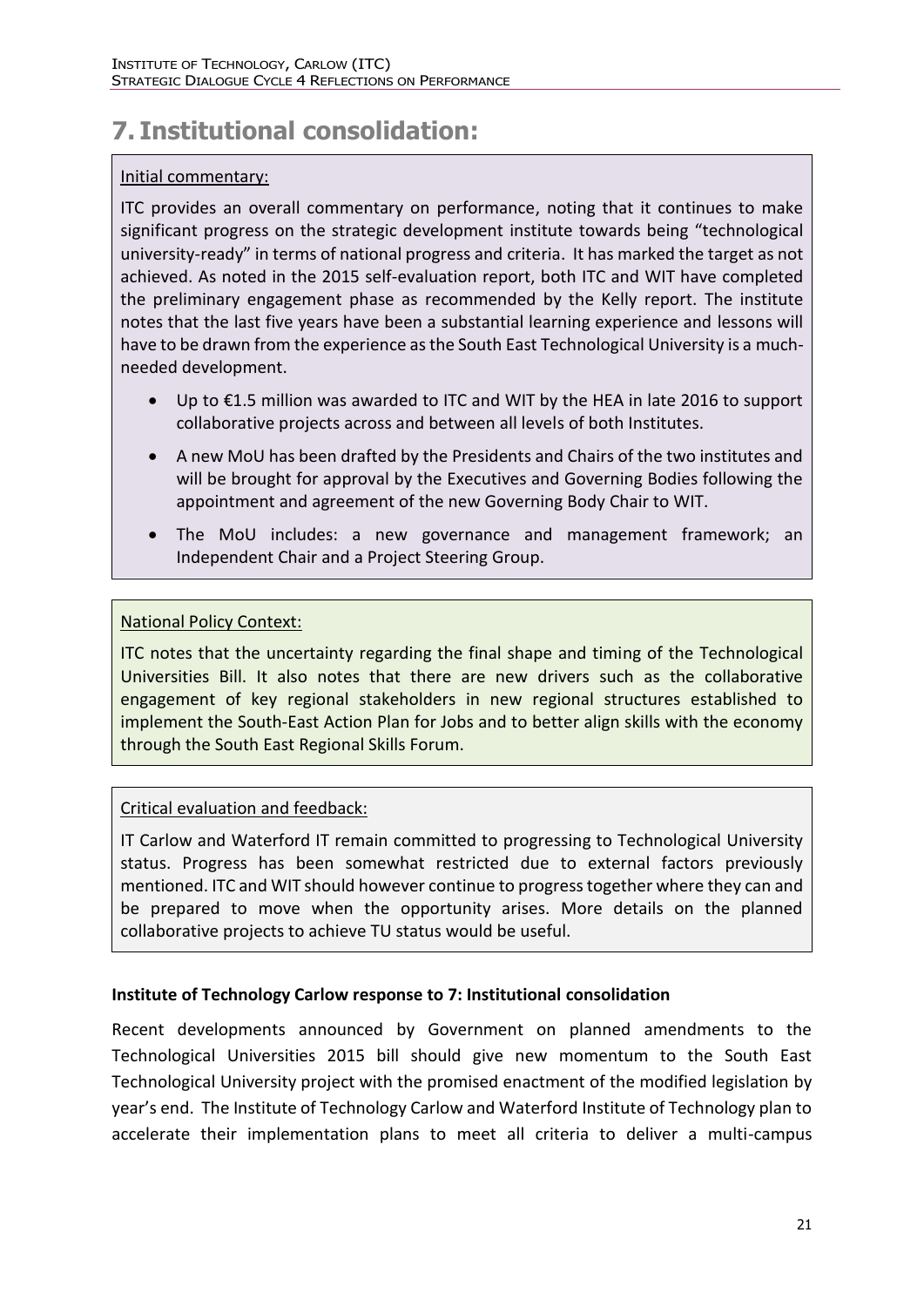Technological University across the South East incorporating campuses at Carlow, Kilkenny, Wexford and Waterford.

The Institute of Technology Carlow and Waterford Institute of Technology actively collaborate on a number of fronts including New Frontiers, Enterprise supports and Technology Transfer activity. The two Institutes also collaborate at regional level through the RSF, APJ and IBEC Regional Executive. A cross campus collaborative project expression of interest call is currently in preparation which will support peer to peer applied collaborative projects across all aspects of both academic and support services in both Institutions in the coming months.